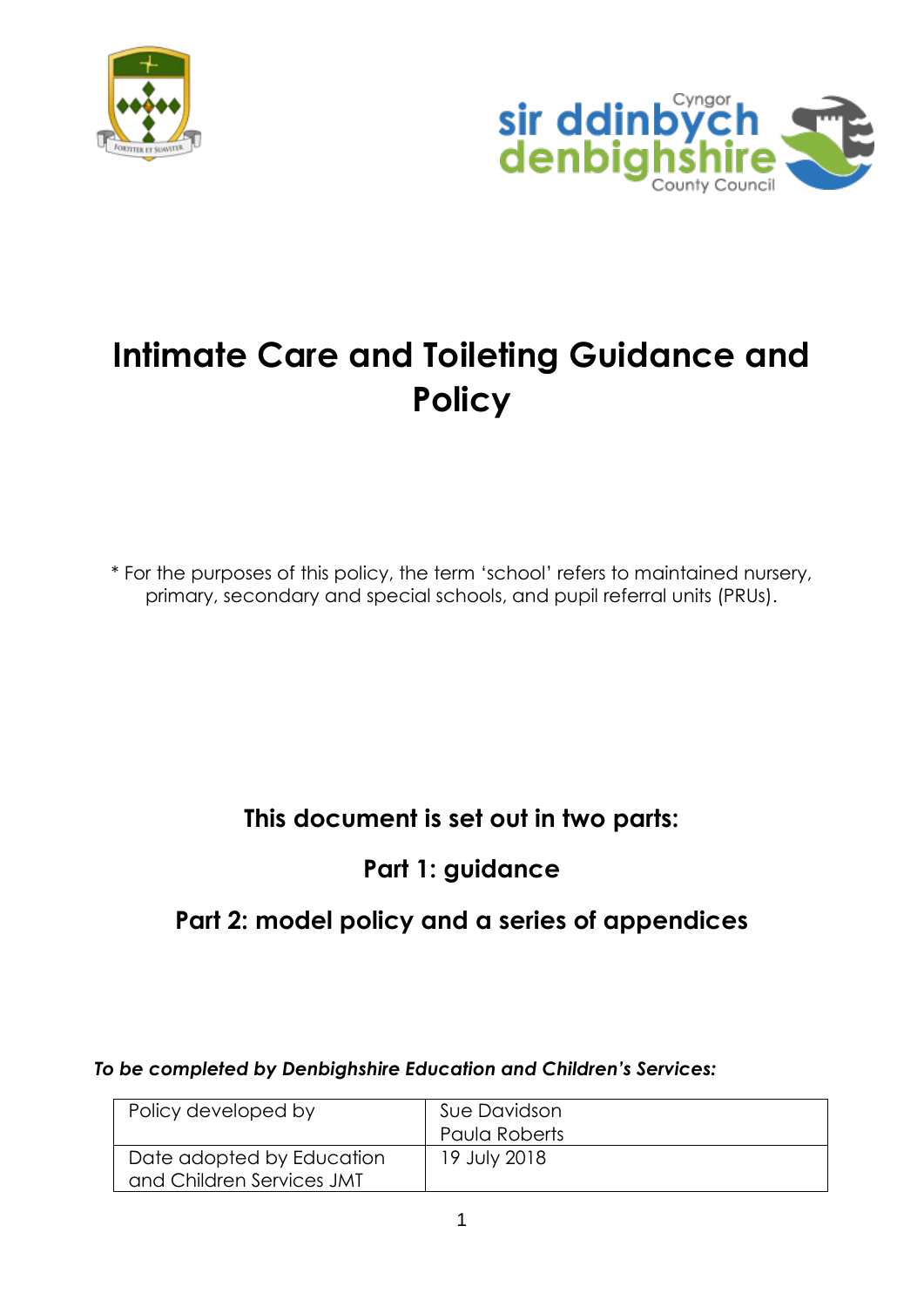| Original policy date issued to<br>Denbighshire schools | 22 June 2018                  |
|--------------------------------------------------------|-------------------------------|
| Version number and date                                | Version 1, 22 June 2018       |
| Version developed by                                   | Sue Davidson<br>Paula Roberts |
| Review date                                            | Summer 2020                   |
| Well-being assessment<br>completed and date            | 22 June 2018                  |

## *With thanks to Flintshire County Council*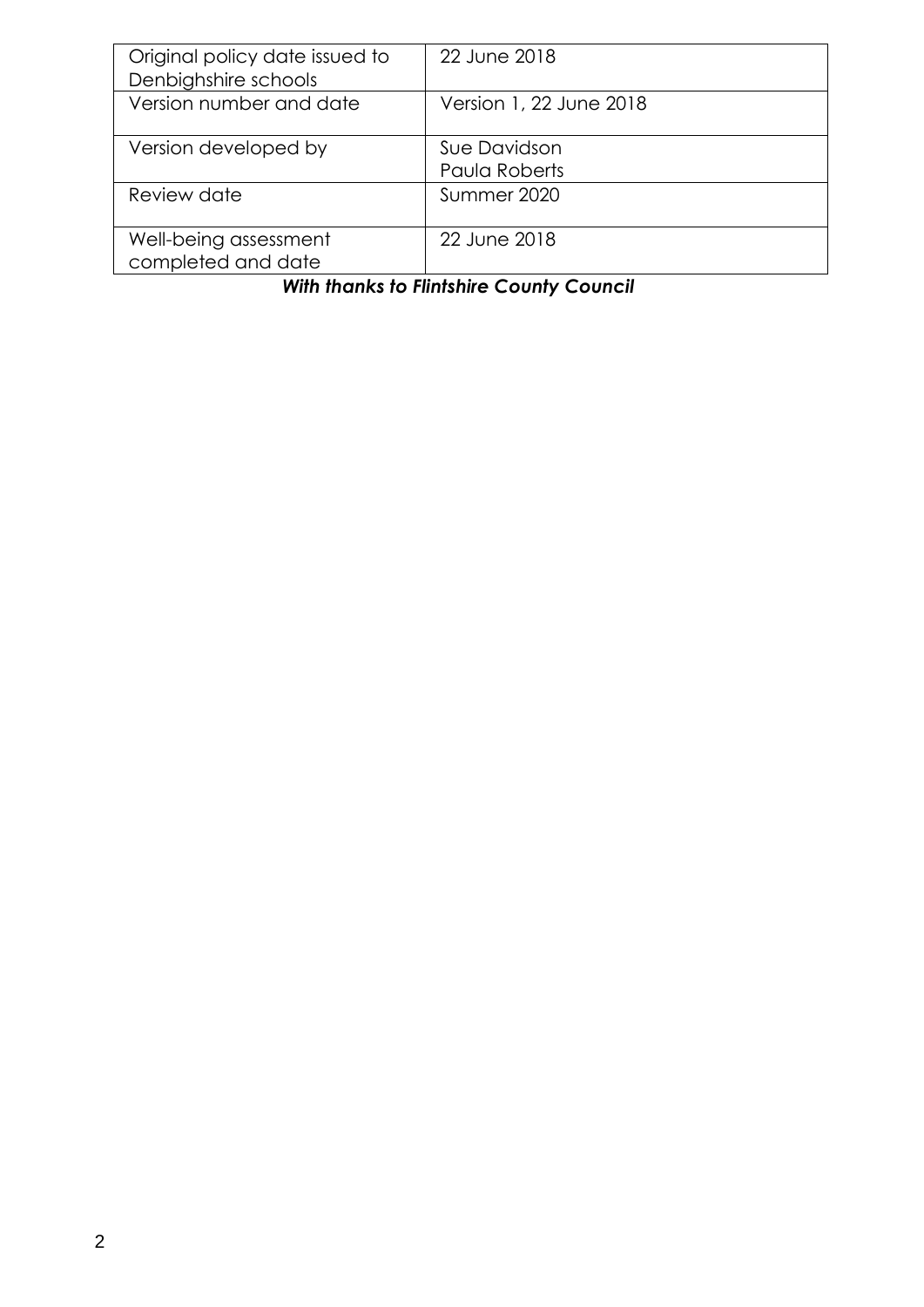



# **Intimate Care and Toileting Model Policy**

\* For the purposes of this policy, the term 'school' refers to maintained nursery, primary, secondary and special schools, and pupil referral units (PRUs).

| Name of school        | St Brigid's                      |
|-----------------------|----------------------------------|
| Address and post code | Plas yn Green, Denbigh, LL16 4BH |
| Phone number          | 01745815228                      |
| Web link to policy    | www.st-brigids.co.uk             |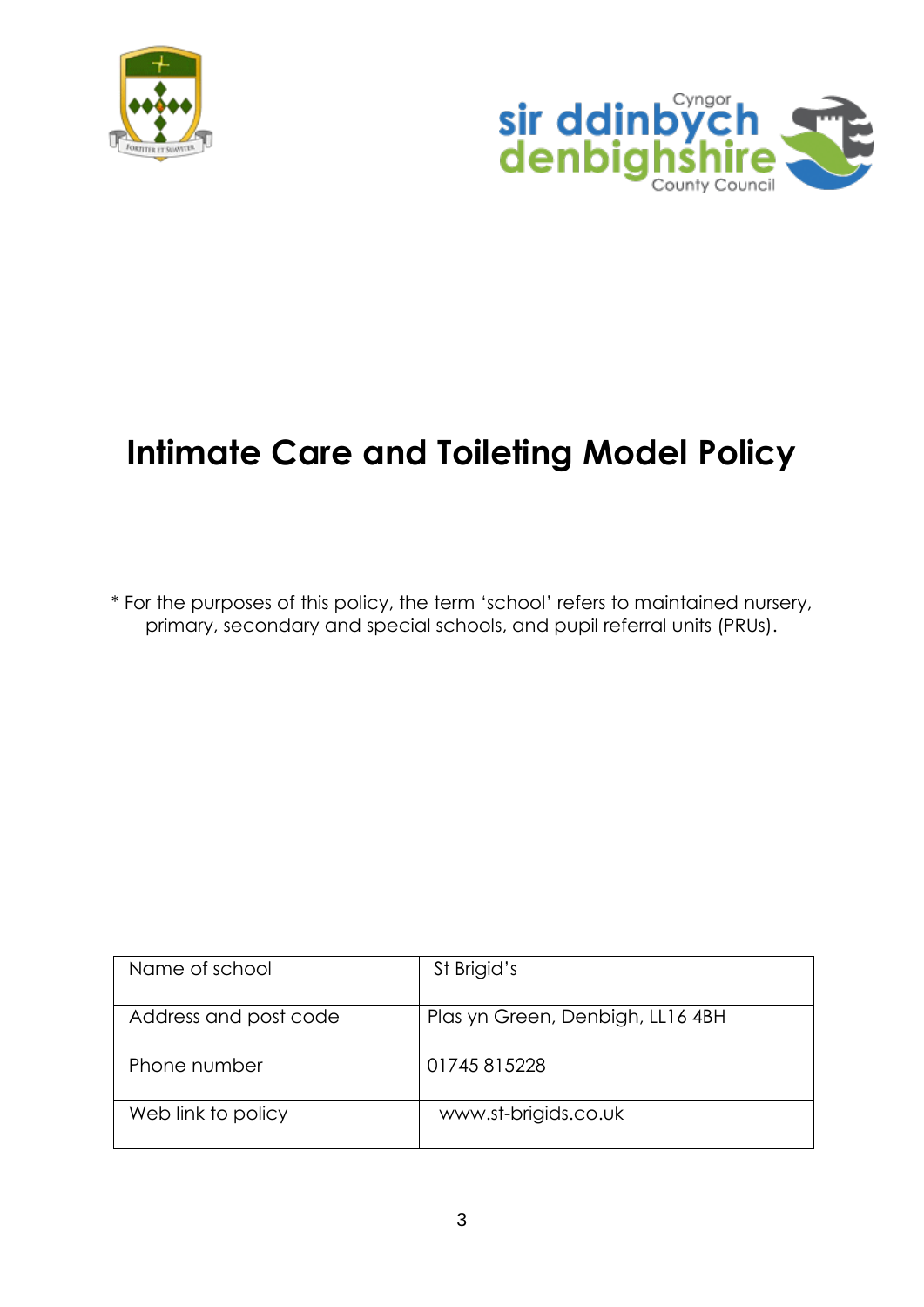## *To be completed by the school:*

| Name of policy                                                  | Intimate Care and Toileting Policy |
|-----------------------------------------------------------------|------------------------------------|
| Policy version number                                           | $\overline{2}$                     |
| Date Policy formally<br>approved by Governing Body              | October 2020                       |
| Date Policy becomes<br>effective                                | September 2020                     |
| Review Date                                                     | October 2022                       |
| Signed (head teacher)                                           | L Crimes                           |
| Signed (chair of governing<br>body)                             | A Hannigan                         |
| Information about this policy is<br>available to parents/carers | On the school website              |

#### *To be completed by Denbighshire Education and Children's Services:*

| Policy developed by            | Sue Davidson            |
|--------------------------------|-------------------------|
|                                | Paula Roberts           |
| Date adopted by Education      |                         |
| and Children Services JMT      |                         |
| Original policy date issued to | 22 June 2018            |
| Denbighshire schools           |                         |
| Version number and date        | Version 1, 22 June 2018 |
|                                |                         |
| Version developed by           | Sue Davidson            |
|                                | Paula Roberts           |
| Annual review date             | Summer 2020             |
|                                |                         |
| Well-being assessment          | 22 June 2018            |
| completed and date             |                         |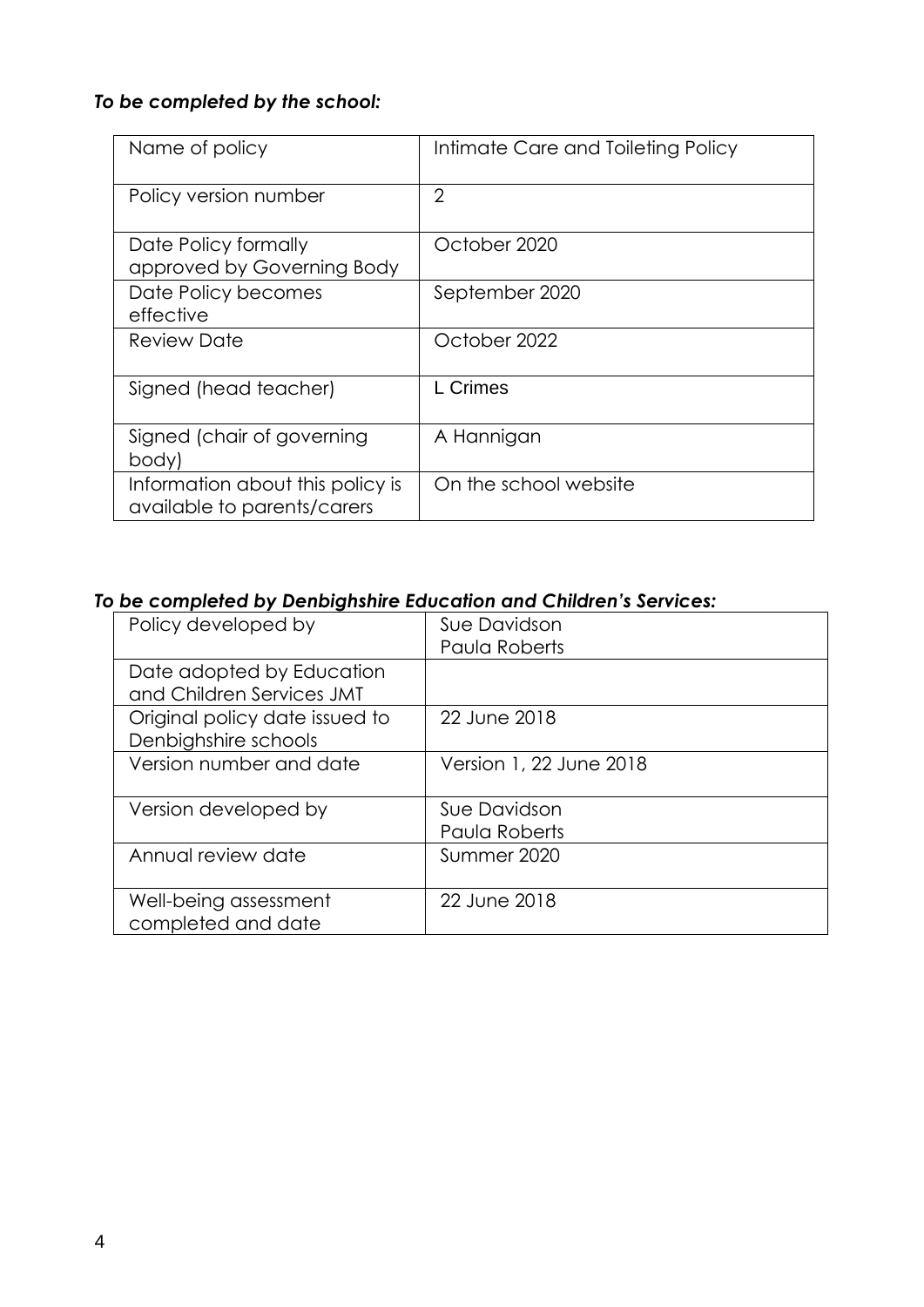#### **1. Overview**

#### **1.1 Definition of intimate care**

*1.1.1* In this policy 'intimate care' is defined as:

*"Intimate care can be defined as any care which involves washing or carrying out a procedure to intimate personal areas which most people usually carry out themselves but some pupils are unable to do because of their young age, physical difficulties or other special needs. Examples include care associated with continence and menstrual management as*  well as day-to-day tasks such as help with washing, toileting or dressing. It *also includes supervision of pupils involved in intimate self-care."*

*Taken from Welsh Government,*

*['Supporting Learners with Healthcare Needs' \(215/2017\)'](http://learning.gov.wales/resources/browse-all/supporting-learners-with-healthcare-needs/?lang=en)p16* 

- 1.1.2 Further examples include medical interventions such as catheterisation and colostomy bags. Guidance should be sought from relevant health professionals and included in the child's IHP.
- **1.1.3** Intimate care (which includes toileting) can be undertaken on a regular basis or during a one-off incident.

#### **1.2 Development of the policy**

- 1.2.1. This policy was created from a template created by a Denbighshire County Council led working group.
- **1.2.2.** This policy has been created in collaboration with Denbighshire County Council.

#### **1.3 Related policies**

- Managing healthcare needs policy
- Safeguarding policy
- Health and safety policy including manual handling
- Additional learning needs policy
- Strategic equality plan
- Infection control quidance
- Staff code of conduct

#### **1.4 Insurance**

**1.4.1** By adopting the county model policy staff are covered by the local authority's insurance arrangements in respect of managing pupils' healthcare needs, intimate care and toileting.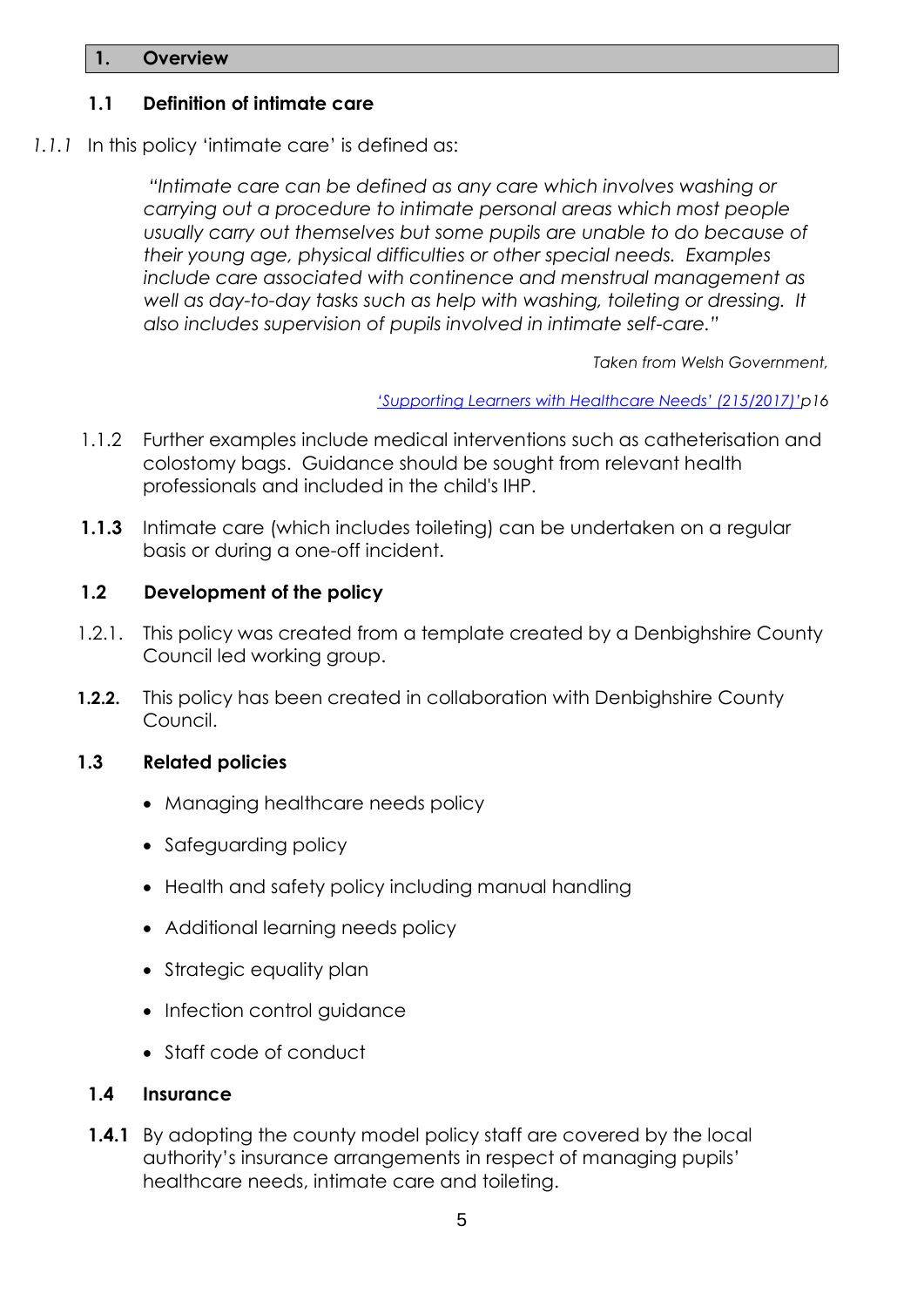#### **1.5 Promotion of policy**

**1.5.1** This policy will be shared with parents: on the school website and in the school prospectus.

#### **2. Legal perspective / context**

#### 2.1 **Legislation**

- 2.1.1 The legislation that this policy has been issued under is documented in Supporting Learners with Healthcare Needs. Guidance. Welsh Government 215/2017 [\(http://learning.gov.wales/resources/browse-all/supporting](http://learning.gov.wales/resources/browse-all/supporting-learners-with-healthcare-needs/?lang=en)[learners-with-healthcare-needs/?lang=en\)](http://learning.gov.wales/resources/browse-all/supporting-learners-with-healthcare-needs/?lang=en).
- **2.1.2** It is also guided by the Equality Act 2010.

#### **2.2 Context**

- 2.2.1 Many pupils will have a short-term healthcare need at some point which may affect their participation in educational activities. Other pupils may have significant or long-term healthcare needs affecting their cognitive or physical abilities, their behaviour or emotional state. Some of these needs may require intimate care including toileting.
- 2.2.2 As with healthcare needs, intimate care requires a collaborative approach, placing the pupil at the centre of decision making. All children/young people have the right to be safe, to be treated with courtesy, dignity, and respect, and to be able to access all aspects of the education curriculum.
- 2.2.3 In addition, achieving continence is one of hundreds of developmental milestones usually reached within the context of learning in the home before a child transfers to learning in a nursery/school setting. For some children this milestone will not have been reached before they enter nursery/school. Some children and young people may experience difficulties with toileting for a variety of reasons. They may have a disability or a special educational need, or they may not have achieved the developmental milestone of continence by the time they start nursery or school.
- 2.2.4 The Equality Act 2010 provides protection for anyone who has a protected characteristic. One of these is disability. Under the Equality Act 2010 this is when a person has a physical or mental impairment that has a 'substantial' and 'long-term' negative effect on their ability to do normal daily activities. Anyone with a protected characteristic under the Equality Act 2010 that affects aspects of personal development must not be discriminated against. Delayed continence is not necessarily linked with learning difficulties, but children with global developmental delay which may not have been identified by the time they enter nursery or school are likely to be late achieving full continence. It follows that it is unacceptable to refuse admission to children and young people who are delayed in achieving continence.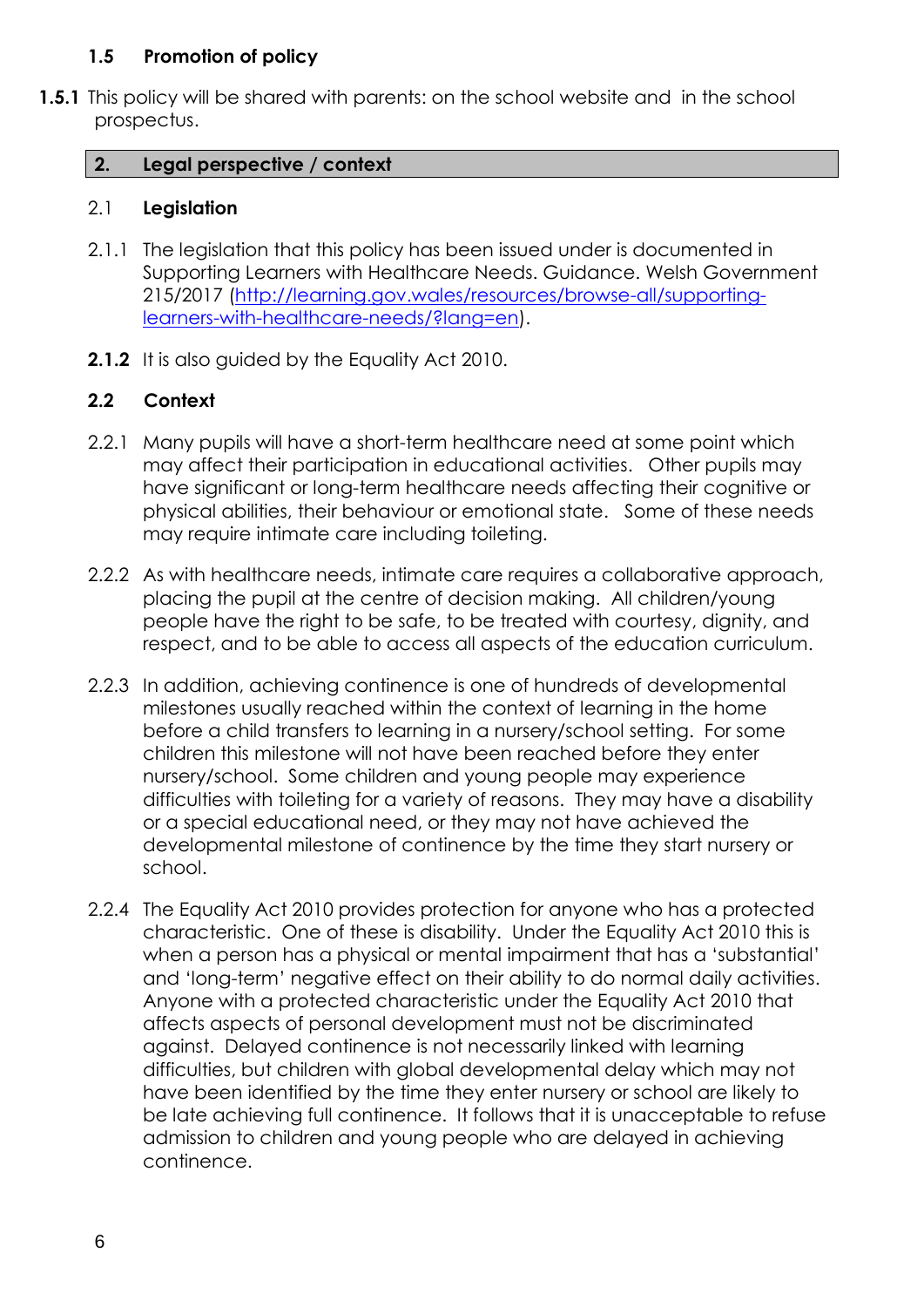- 2.2.5 Education providers have an obligation to meet the needs of children and young people with delayed personal development in the same way as they would meet the individual needs of those with delayed language, or any other kind of delayed development.Children and young people should not be excluded from normal activities solely because of incontinence, neither should they be sent home to change, or be required to wait for their parents or carers to attend to them at school (either is likely to be a direct contravention of the Equality Act 2010). The aim should always be to return children and young people to the classroom as quickly as possible. In rare circumstances there may be certain times when schools need to seek advice from the local authority and/or healthcare professionals where this is having a significant impact on the child's daily school life / wellbeing.
- **2.2.6** NOTE: in some circumstances schools may be required to contact parents/carers to come in to school to collect their child if there is an infection control risk (for example no facilities to shower a child that has badly soiled themselves).

#### 3. **Key policy statements**

- 3.1.1 Pupils with a healthcare need will be supported by our managing healthcare needs policy and the development of an individual healthcare plan.
- **3.1.2** In some cases pupils may require intimate care, if this is not covered through a pupil's individual healthcare plan, an intimate care plan will be developed (**appendix 1**).
- 3.1.3 **Our expectation is that all children on entering nursery class are toilet trained.** We recognise that some children and young people may experience difficulties with toileting due to a disability or medical need, or they may not have achieved the developmental milestone of continence. In such cases we will work with parents/carers, pupils and healthcare professionals (**appendix 4 - 8**).
- **3.1.4** We understand that toileting accidents sometimes occur, and will have a procedure in place to safeguard staff and pupils.

#### **4. Policy aims and principles**

#### **4.1 The aims of this policy are:**

- 4.1.1 To safeguard the rights and dignity of pupils and promote their welfare.
- 4.1.2 To safeguard staff and provide guidance and reassurance to staff whose role includes providing intimate care.
- 4.1.3 To assure parents/carers that staff are knowledgeable about intimate care and that their individual concerns are taken into account.
- 4.1.4 To remove barriers to learning and participation, protect from discrimination, and ensure inclusion for all pupils.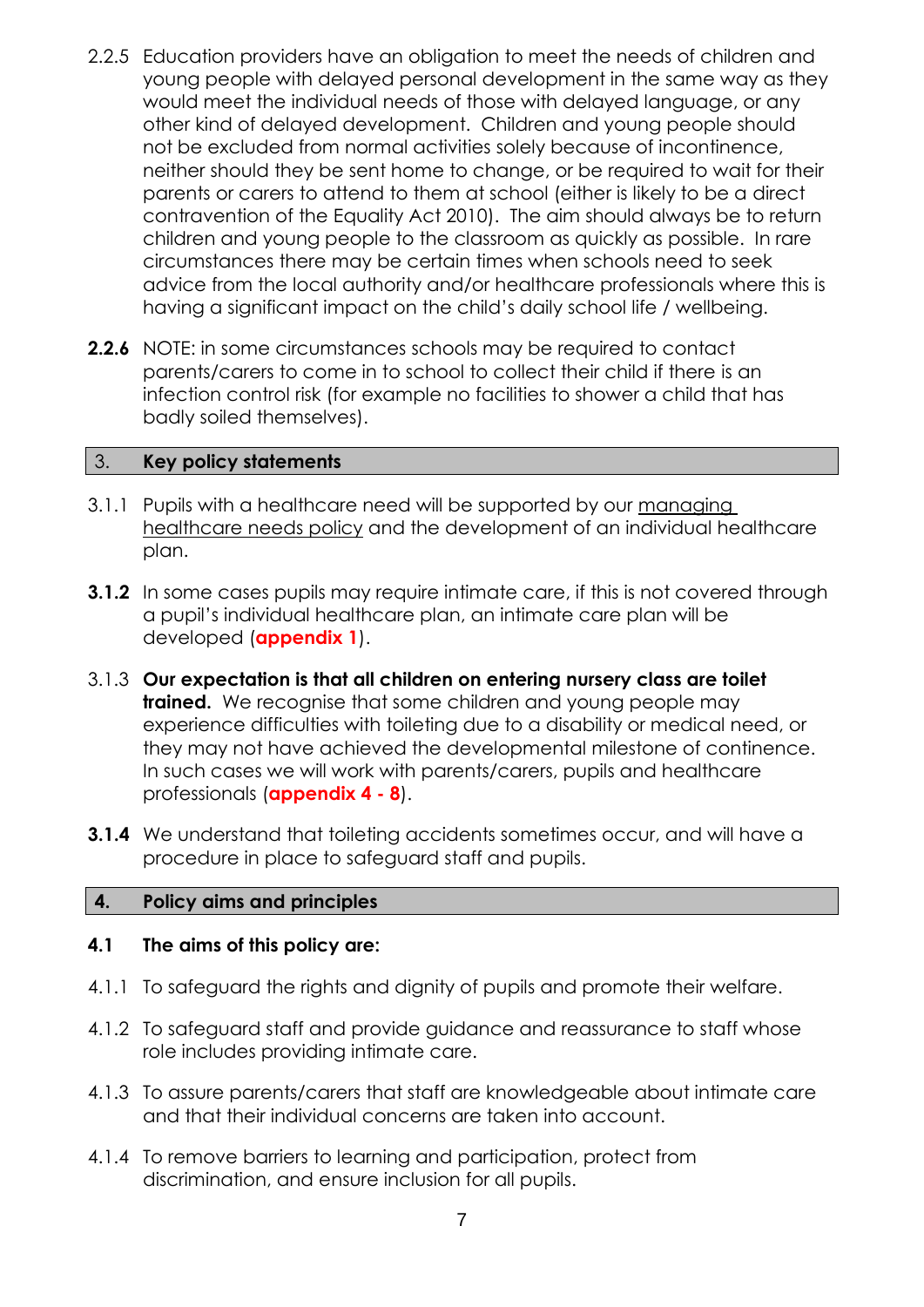4.1.5 To raise awareness of the duty of care of head teachers, staff and governors.

#### **4.2 The basic principles of the policy are:**

- 4.2.1 Children and young people's intimate care needs cannot be seen in isolation or separated from other aspects of their lives. Encouraging them to participate in their own intimate care should therefore be part of a general approach towards facilitating participation in daily life.
- 4.2.2 Intimate care can take time but it is essential that every child is treated as an individual, and that care is given as gently and as sensitively as possible.
- 4.2.3 The following are the fundamental intimate care principles upon which this policy is based:
	- Every child has the right to be safe
	- Every child has the right to personal privacy
	- Every child has the right to be valued as an individual
	- Every child has the right to be treated with dignity and respect
	- Every child has the right to be involved and consulted on their own intimate care to the best of their abilities
	- Every child has the right to express their views on their own intimate care and to have such views taken into account (note: from a safeguarding perspective staff might have to change a nappy against a child's wishes).
	- Every child has the right to have levels of intimate care that are appropriate and consistent.

#### *5.* **Roles and responsibilities (inc. training needs)**

#### *5.1 The head teacher and governing body are responsible for:*

- 5.1.1 Ensuring that all adults assisting with intimate care are employees of the school or local authority. This aspect of their work will be reflected in their job descriptions. Visitors, volunteers or students must not undertake activities associated with intimate care or toileting.
- 5.1.2 Ensuring that staff (and candidates applying for a job) are made aware of this aspect of the post.
- 5.1.3 Ensuring that all staff are appropriately trained and supported and that it is part of the job description of the member of staff. The requirement for training will vary greatly between schools and will largely be influenced by the needs of the child. Consideration should be given, however, to the need for training on a whole school or setting basis and for individual staff who may be required to provide specific care for an individual child/young person or small number of children/young people; or providing toileting/changing on an ad-hoc basis.
- 5.1.4 Ensuring that the school has a managing healthcare needs policy, an intimate care and toileting policy and infection control procedures in place, and that staff are familiar with them, especially those involved with intimate care.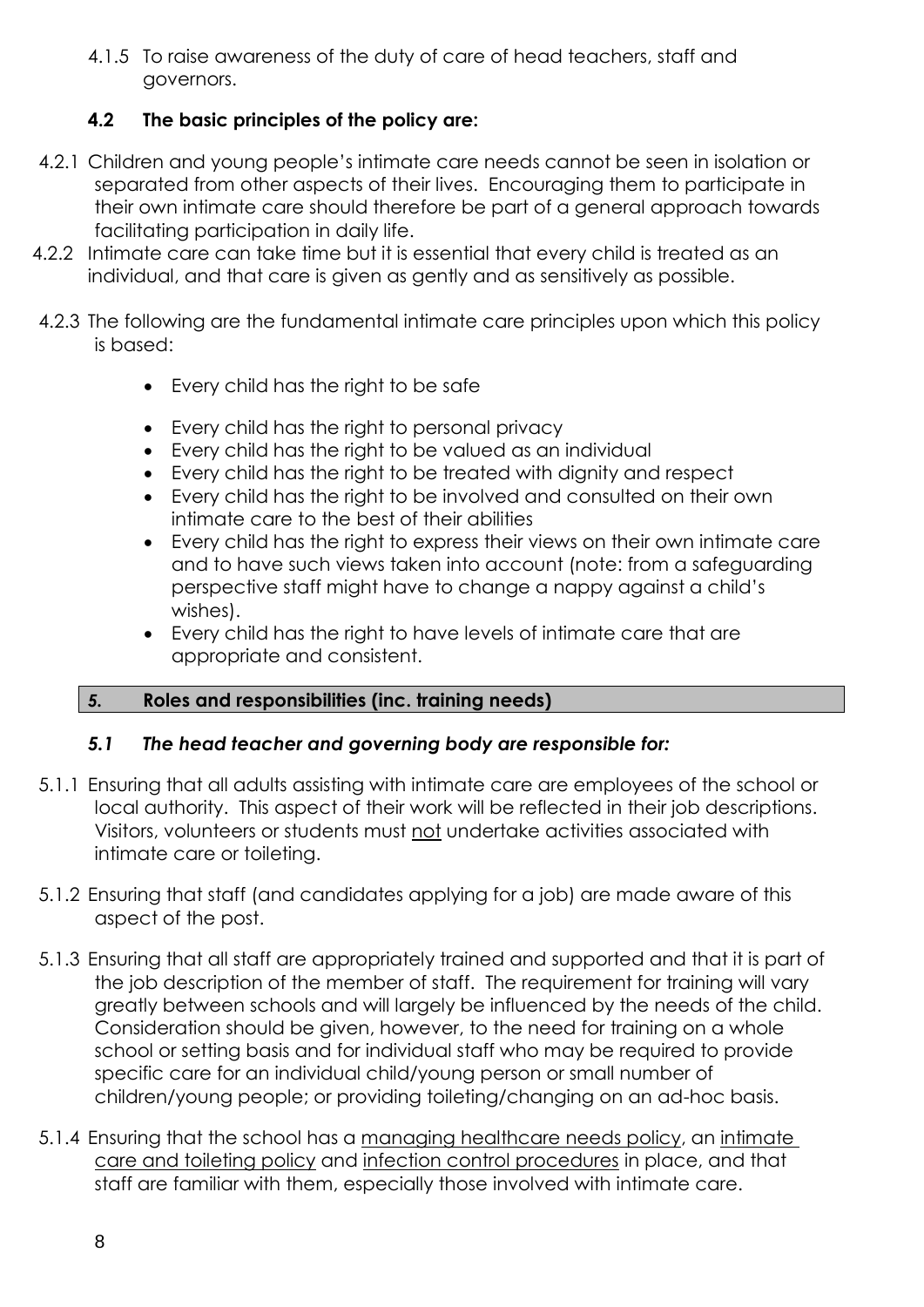**5.1.5** Providing Personal Protective Equipment (PPE) which should include: disposable gloves and aprons, and bin and liners to dispose of waste. Staff should always wear PPE when dealing with any child who is bleeding, wet or when changing a soiled nappy / clothing. Refer to **appendix 9 and 10.**

#### 5.2 *Staff:*

- 5.2.1 It is likely that most intimate care within a school will be undertaken by teaching assistants.
- 5.2.2 Level 1 -6 generic job descriptions for teaching assistants make reference to care and welfare of children/young people. In Denbighshire **all** Teaching Assistant job descriptions have been evaluated to include dealing with tasks such as cleaning children and young people who have soiled; this is reflected in the grading of these posts (appropriate points have been awarded). For example:

a. Attend to personal needs, implement related personal programmes, including social, health, physical, hygiene, first aid and welfare matters (1)

b. Assist with the development and implementation of individual education/behaviour plans and personal care programmes (2)

c. Support pupils consistently whilst recognising and responding to their individual needs (5 and 6).

- 5.2.3 Staff attitude to a pupil's intimate care is also important; keeping in mind the pupil's age and routine care, keeping it both efficient and relaxed.
- 5.2.4 It is the responsibility of all staff caring for a pupil to ensure that they are aware of the pupil's method and level of communication, and the healthcare/intimate care need. To ensure effective communication, staff should:
	- Make eye contact at the child's level
	- Use simple language and repeat if necessary
	- Wait for response
	- Continue to explain to the child what is happening even if there is no response
	- Treat the child as an individual with dignity and respect.
	- 5.2.5 Staff should encourage each pupil to do as much for themselves as they are able to. This may mean, for example, giving the child the responsibility for washing themselves. Intimate care plans and toileting plans can be established for identified pupils as appropriate – refer to **appendix 1 and 7.**
- 5.2.6 Where a situation renders a pupil fully dependent; the member of staff should talk about what is going to be done and provide choices where possible. The member of staff should ensure they are aware of any preferences for the intimate care from the pupil and/or parent/carer.
- 5.2.7 Young children and children with additional learning needs (ALN) can be especially vulnerable. Staff involved with their intimate care need to be particularly sensitive to their individual needs.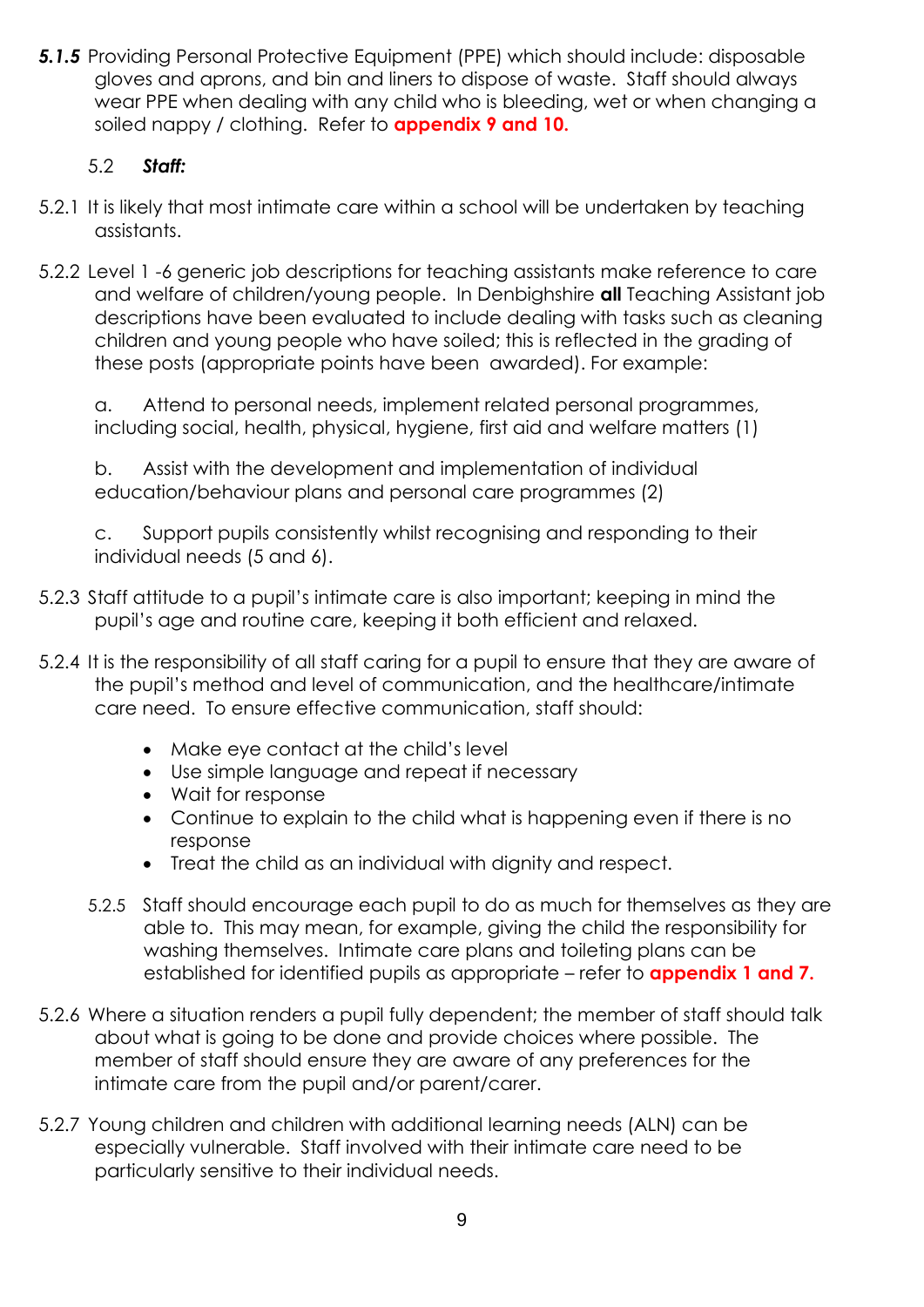- 5.2.8 Some procedures must only be carried out by members of staff who have been formally trained and assessed. There should be more than one member of staff assigned within a plan to allow for any illness absence or leave.
- 5.2.9 Only in the event of an emergency would staff undertake any aspect of intimate care that has not been agreed by parents/carers and school. Parents/carers would then be contacted immediately.
- **5.2.10** Staff should receive training in good working practices which comply with the health and safety policy and the safeguarding policy.

#### *5.3 Parents/carers:*

- 5.3.1 Parents/carers will be made aware of the school's intimate care and toileting policy and are encouraged to work with the school to ensure their child's needs are met.
- 5.3.2 Parents/carers have a responsibility to advise the school of any known intimate care or toileting needs relating to their child.
- 5.3.3 Where a child/young person has a recognised need with regards to intimate care or toileting, procedures need to be agreed between the school and the parents/carers so that there is clarity over expectations, roles and responsibilities.
- 5.3.4 Records should also reflect arrangements for ongoing and emergency communication between home and school or setting, monitoring and review.
- 5.3.5 Parents/carers have a responsibility to work in partnership with school staff and other professionals to share information and provide continuity of care.
- 5.3.6 It is also important that the procedure for dealing with concerns arising from intimate care processes is clearly stated and understood by parents/carers and all those involved.
- **5.3.7** It is the parents/carers responsibility to provide supplies such as nappies, wipes or continence pads. For children who regularly soil or wet parents/carers should ensure that spare clothing is kept in school.

#### 6. **Safeguarding**

- 6.1.1 The governing body and head teacher ensures that all staff are familiar with the safeguarding policy, and if there are any concerns, they should be recorded and discussed with the schools Designated Safeguarding Lead (DSL).
- 6.1.2 All staff (including students and volunteers) working within the school setting will be subject to the usual safer recruitment procedures, which includes a DBS check.
- 6.1.3 Visitors, volunteers or students must not undertake activities associated with intimate care or toileting.
- **6.1.4** A child's dignity must be maintained at all times.

#### **6.2 Staff ratios:**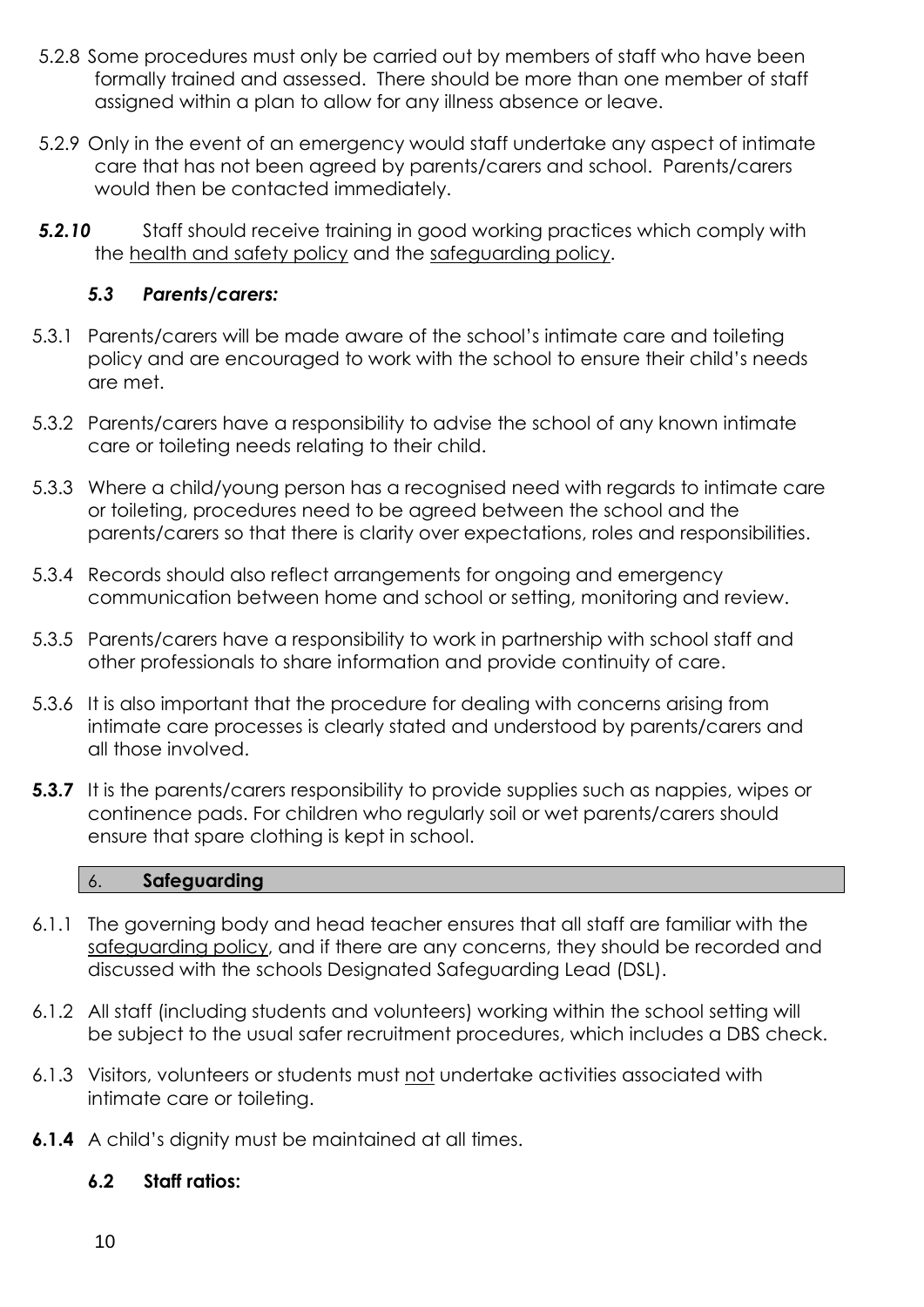- 6.2.1 The number of staff required to undertake procedures will depend upon individual pupil's circumstances and should be discussed with all concerned with the pupil's privacy and dignity at the forefront. The individual pupil's needs should be used to help assess the risk; a risk assessment should determine if one or two members of staff (or more) are required (see **appendix 8**).
- 6.2.2 Where there are concerns around child protection, previous allegations, or moving and handling issues, a minimum of two adults would be required to provide care.
- **6.2.3** Consideration should be given to the management of staffing levels in the classroom when undertaking duties outlined in this document.

#### 6.3 **Location of intimate care / changing facilities:**

**6.3.1** School has identified suitable changing areas for pupils with intimate care/toileting/changing needs, to enable the privacy of pupils to be maintained, balanced with the need to safeguard the child and staff; and protection for the adult e.g. visible and/or audible. See 7.1.1. There are two areas at St Brigid's school : the disabled toilet pod which has hoists and washing facilities and the toilet area in the Primary block.

#### **6.4 Working with pupils of the opposite gender:**

6.4.1 In certain circumstances it may be appropriate / necessary to have a person of the same gender as the child care for the pupil. For example, for cultural or family reasons. However, the current ratio of female to male staff in many schools, means that assistance will more often be given by a female. As stated in 'Supporting learners with healthcare Needs (2017):

> 'C*ertain medical procedures may require administration by an adult of the same gender as the learner, and may need to be witnessed by a second adult. The learner's thoughts and feelings regarding the number and gender of those assisting must be considered when providing intimate care. There is no requirement in law for there to be more than one person assisting. This should be agreed and reflected in the individual healthcare plan (IHP) and risk assessment'.*

**6.4.2** We will work to ensure the needs of the pupil and family are met. If this is not possible we will discuss with the pupil and family and other professionals.

#### **6.5 ALL concerns/incidents must be reported immediately:**

- 6.5.1 If a member of staff has any concerns about physical changes in a pupil's presentation, e.g. unusual markings, discolouration's or swelling, including the genital area they must immediately report the concerns to the Designated Safeguarding Lead (DSL).
- 6.5.2 If a member of staff has any concerns about any unusual emotional and behavioural responses by the pupil; they must immediately report concerns to the DSL.
- 6.5.3 If a staff member has concerns about a colleague's intimate care practice, they must immediately report concerns to the DSL.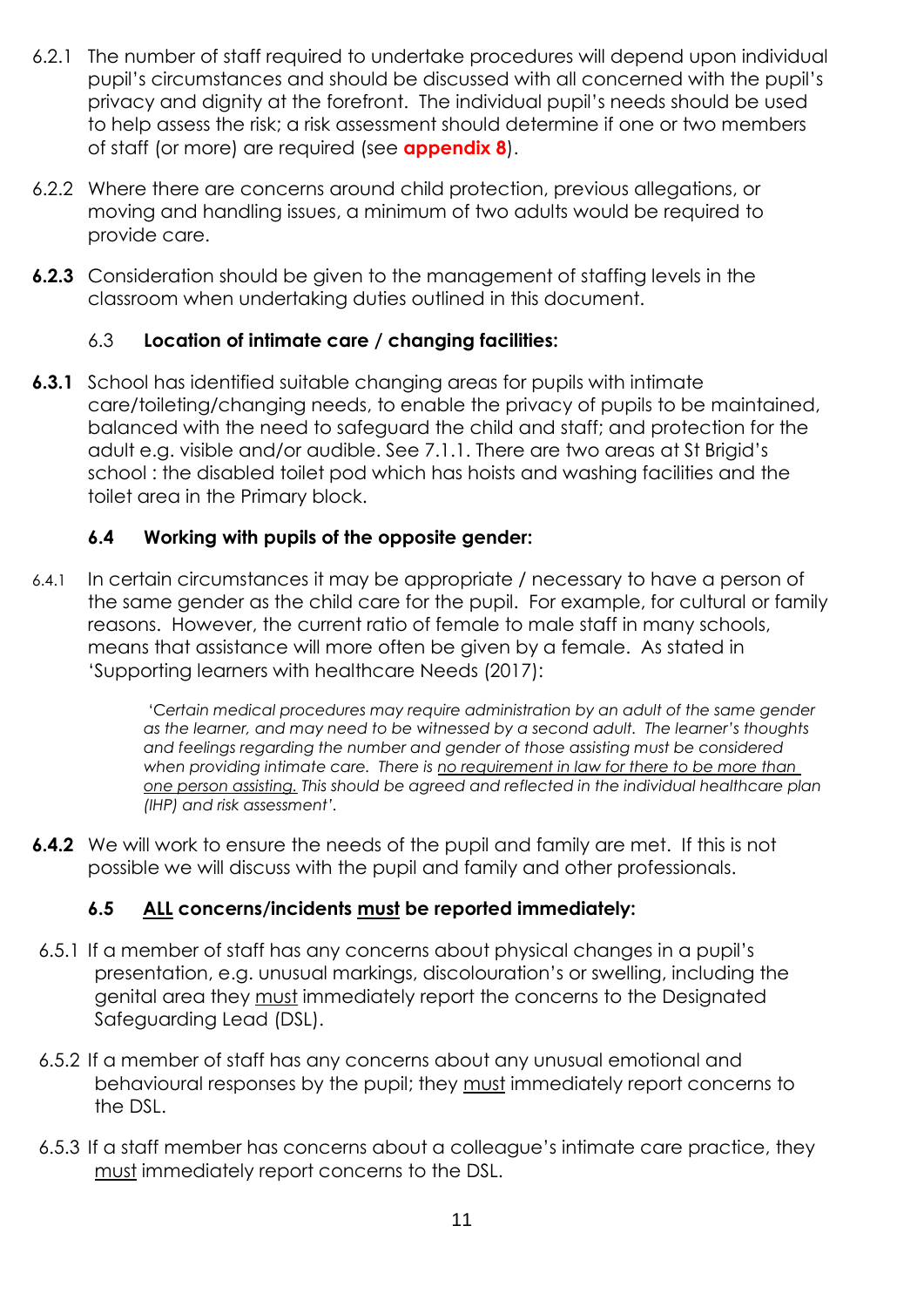- 6.5.4 If a pupil or parent/carer makes an allegation against a member of staff, they must immediately report concerns to the DSL.
- 6.5.5 If a pupil is accidentally hurt during the intimate care or misunderstands or misinterprets something, staff should reassure the pupils safety and report the incident immediately to the DSL.
- 6.5.6 If a staff member is accidentally hurt, they should report the incident immediately, seek medical assistance if needed and ensure an accurate written record of what happened is made.
- **6.5.7** If a pupil becomes distressed or unhappy about being cared for by a particular member of staff, the parents/carers should be contacted at the earliest opportunity in order to reach a resolution and outcomes recorded. Staffing schedules could be altered until the issue(s) are resolved. Further advice can be taken from outside agencies if necessary.

#### **6.5.8 All concerns reported to the DSL will be immediately acted upon in line with the school Safeguarding Policy.**

**6.5.9 A written record of concerns must be made available to parents/carers and kept in the pupil's personal file. Further advice will be taken from outside agencies as necessary. Unless this is of child protection nature where there is no automatic right for parents/carers to be notified of this concern.** 

#### 7. **Health and safety, and facilities**

#### **7.1 Environment:**

- 7.1.1 The school will identify a suitable area for pupils to receive intimate care, giving consideration to the needs of each individual pupil. Privacy for the pupil and safeguarding staff will be considered along with:
	- Space
	- Heating and ventilation to ensure staff and pupil comfort
	- Running hot and cold water and liquid soap should be available
	- Protective clothing (disposable apron and gloves) should be provided in an accessible location
	- Supplies of nappies, wipes etc in an accessible location (provided by family)
	- Nappy disposal bags
	- Labelled bins for the disposal of nappies (soiled items should be double bagged)
	- Special arrangements for the disposal of any contaminated or clinical materials including sharps and catheters
	- Supplies of suitable cleaning materials cloths, anti-bacterial sprays
	- Appropriate clean clothing (preferably the child's own), should be to hand to avoid leaving the child unattended to maintain dignity
	- Effective staff alert system for help in an emergency
	- Arrangements for menstruation when working with adolescent girls
	- 7.1.2 Infection control procedures should always be followed.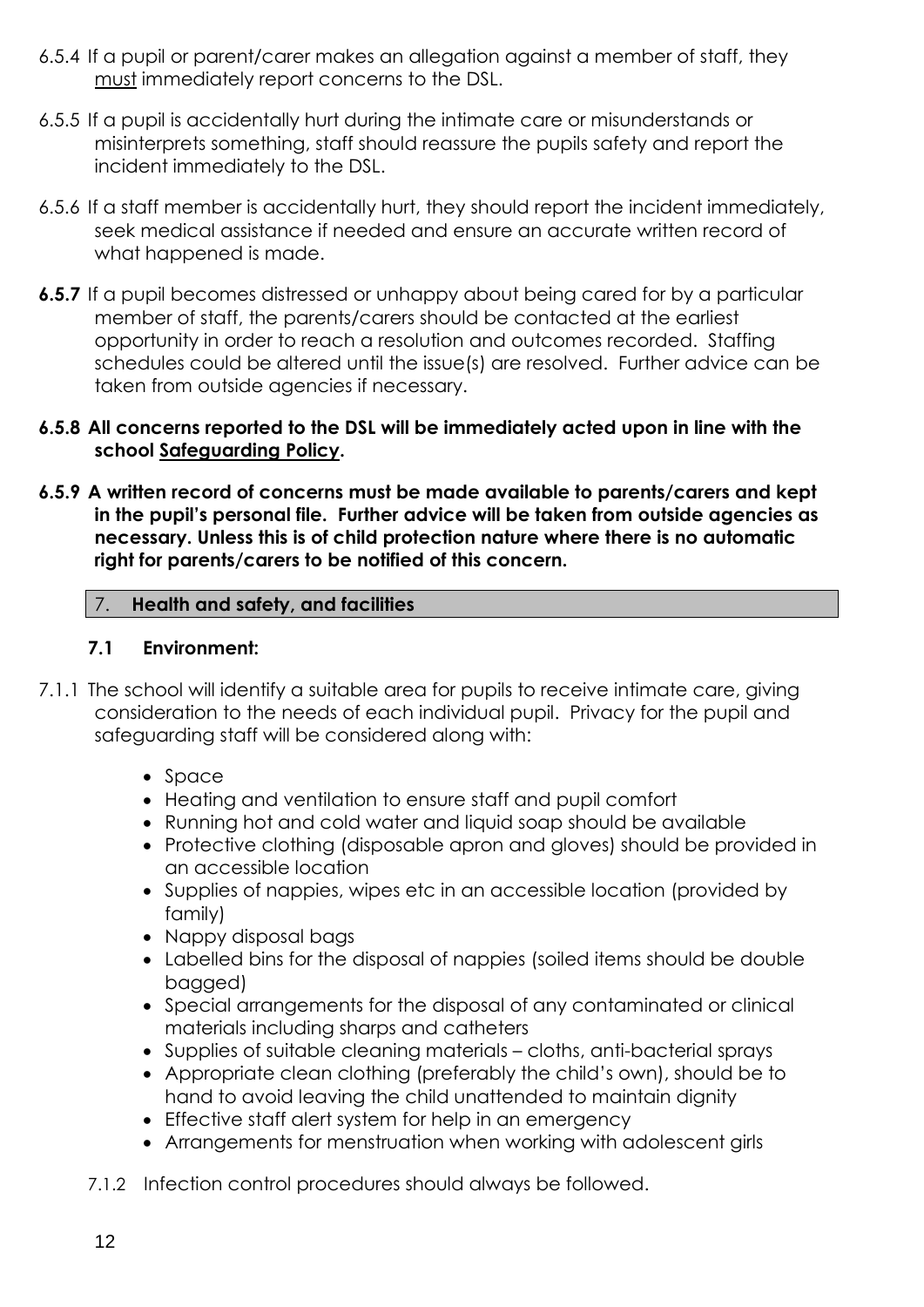#### **7.2 Waste:**

- 7.2.1 The school is responsible for the disposal of all nappies/pads used by pupils on school premises. It is not appropriate for the school to send used nappies/continence pads home at the end of the school session.
	- 7.2.2 Up to 7kg of nappies/pads can be disposed of per school in general waste collection. Contract Waste Disposal will be considered for larger quantities.
	- 7.2.3 Disposal of soiled nappies/pads/clothing should be discussed during admission meetings and noted on the Individual Healthcare Plan/Intimate Care Plan/Toileting Plan.
	- **7.2.4** Specialist provision / equipment i.e. catheterisation / diabetes / menstrual management / or any other intimate healthcare needs should be disposed of as agreed in the pupils IHP.

#### 8. **Provision of supplies**

- 8.1.1 Personal protective equipment for staff will be provided by the school. See 5.1.5.
- **8.1.2** Items such as nappies, continence pads and wipes will be provided by parents/carers. See 5.3.8.

#### 9. **Agreeing a procedure for intimate care or toileting**

#### **9.1 Admissions and transition**

- 9.1.1 The school will ensure that there is a strong transition system in place between settings/schools, and that parents/carers are given the opportunity to discuss any intimate care or toileting needs during planned admission's meeting.
- **9.1.2** We will work with Denbighshire ALN Officers and any relevant healthcare professionals to identify pupils that may require intimate care or toileting support.
- **9.1.3 Appendix 4 - 6** provides an overview of what to do when a pupil presents with a toileting need before starting or on entering school; this includes a checklist that can be completed with the Family Link Worker.

#### **9.2 Creating and agreeing a plan**

- 9.2.1 When an intimate care need is identified, the school will complete an intimate care plan/agreement (**appendix 1**) with the parent/carer and pupil, and if necessary a healthcare professional. In some cases an Individual Healthcare Plan might be needed (see managing healthcare needs policy, appendix 3).
- 9.2.2 If there is a toileting need, an intimate care plan **appendix 1** will be needed along with a toileting plan (**appendix 7**).
- 9.2.3 The agreements will detail what care is to be provided and by whom. There should be more than one named member of staff.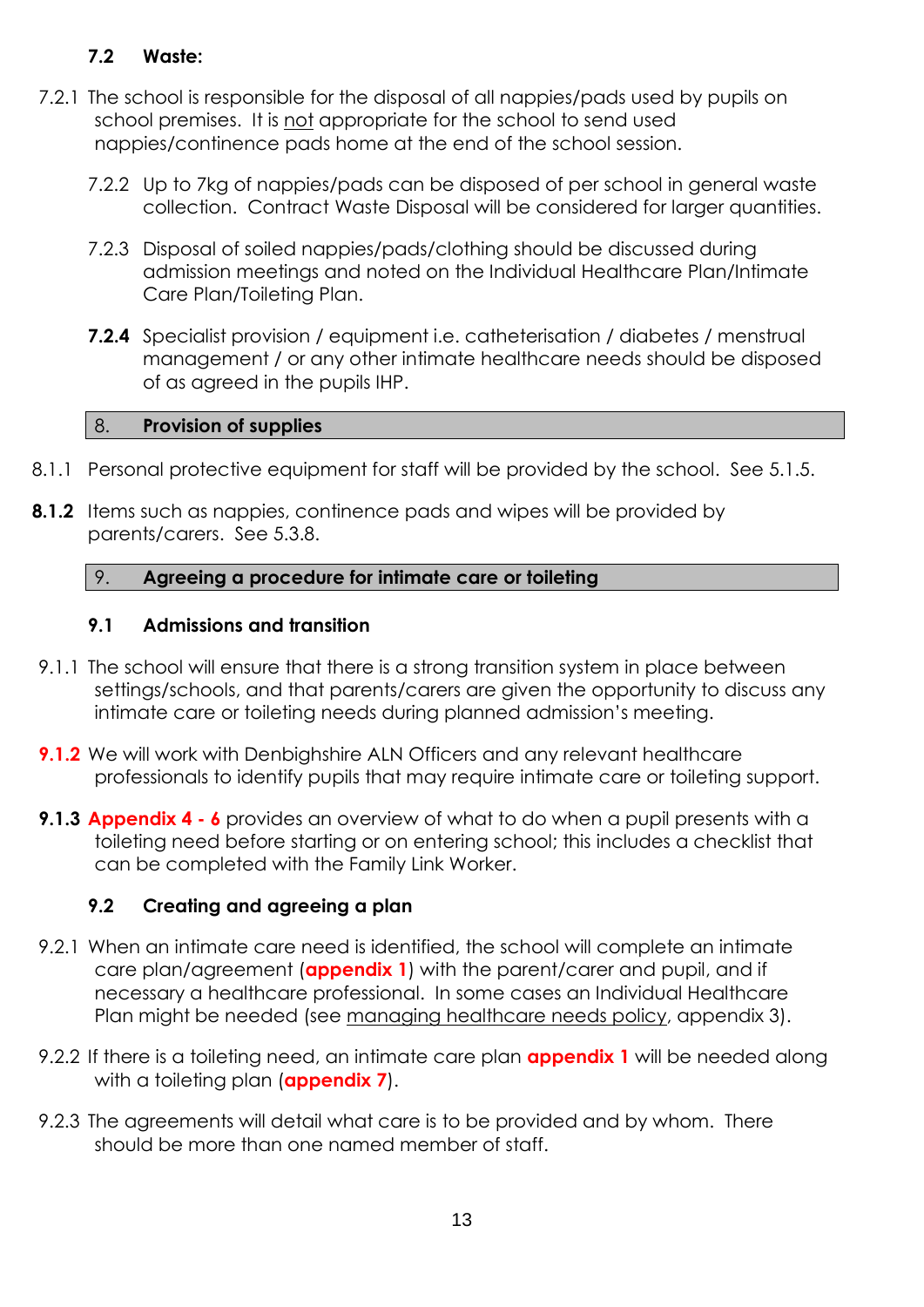- 9.2.4 A risk assessment, **appendix 8**, will identify the support required for the plans, e.g. manual handling, risk of allegations.
- 9.2.5 It is vital that plans are prepared prior to admission, and where possible opportunities are made for the pupil and family to meet the staff who will be providing intimate care.
- 9.2.6 Whole school and classroom management considerations should be taken into account, for example:
	- 1
- The importance of working towards independence
- Arrangements for home/school transport, sports days, school visits, swimming etc.
- Substitutes in case of staff absence
- Strategies for dealing with bullying/harassment (if the child has an odour for example)
- Seating arrangements in class (ease of exit)
- A system to leave class with minimum disruption
- Avoiding missing the same lesson for medical routines
- Awareness of discomfort that may disrupt learning
- Implications for PE (changing, discreet clothing etc.)

#### **9.3 Toileting – occasional incidents:**

- 9.3.1 School should ensure that they have arrangements in place for when a child occasionally wets or soils themselves.
- 9.3.2 Measures such as asking parents/carers to come in and change children are not good inclusive practice and can put unacceptable pressure on both the parent/carer and the child. It is also likely to be a direct contravention of the Equality Act 2010, and leaving a child in a soiled nappy or in wet or soiled clothing for any length of time pending the return of the parent/carer is not acceptable.
- 9.3.3 School will obtain consent from parents/carers of all children entering the foundation phase for the school to provide emergency intimate care i.e. helping or supervising a child to change their clothes if they have accidentally soiled themselves. (**Appendix 2**).
- **9.3.4** Parents/carers will be made aware of the procedures that the school should follow should their child need changing during school time via phone call home.
- **9.3.5 Appendix 10** provides an example changing procedure.

#### 10. **Sharing and recording information**

- 10.1.1 Any plans or risk assessments created (**appendix 1, 7, 8**) will be kept on the pupils file, given to the parent/carer, will be made available to the staff member(s) providing intimate care and the healthcare professional (if involved).
- **10.1.2** Each intervention of intimate care or toileting should be recorded, **appendix 3**.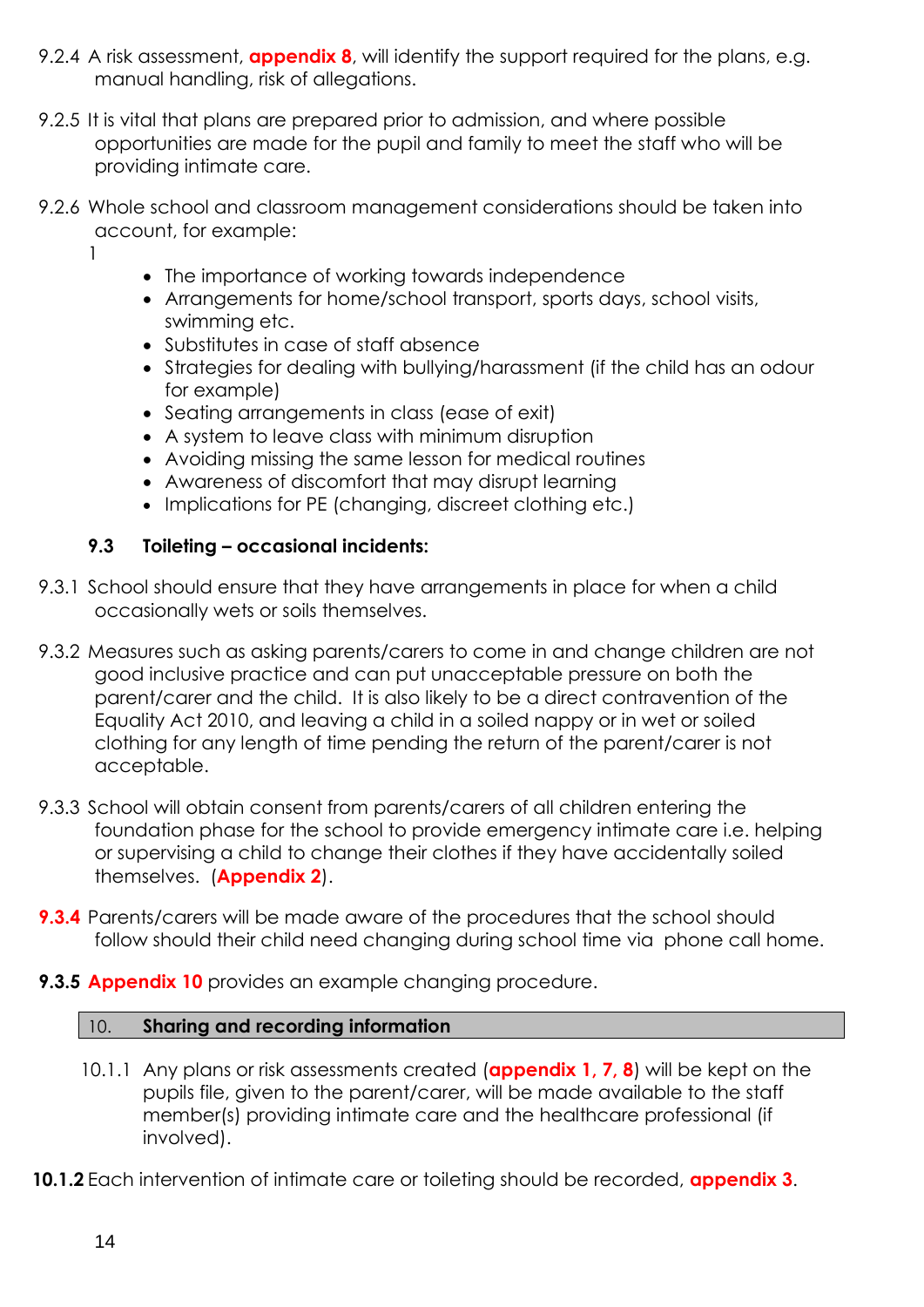#### 11. **Reviewing intimate care and toileting arrangements**

**11.1.1** Intimate care agreements (**appendix 1**) and toileting plans (**appendix 7)**  must be reviewed at **least termly** or according to the developing needs of the child. This should be specified in the relevant plan and followed up by the named member of staff. The views of all relevant parties should be sought and considered to inform future arrangements. Staff members carrying out intimate care must be vigilant and ensure that they are following the current plan.

#### 12. **Complaints procedure**

- 12.1.1 If a pupil or parent/carer is not satisfied with our health care arrangements they are entitled to make a complaint. This is outlined in our complaints policy which is on the school website.
- 12.1.2 St Brigid's complaint procedure outlines the process which would escalate from an individual teacher to Head teacher, then to the Governing Body if there is not successful conclusion at each stage.
- 12.1.3 If the complaint is Equality Act 2010/disability related, then consideration of a challenge to the Special Education Needs Tribunal for Wales (SENTW) or Children's Commissioner can be made. However, we always advocate that all complaints go to the Head teacher in the first instance to try to resolve it at a local level.

#### 13. **Reviewing the policy**

We will review this policy alongside the Managing Healthcare Needs Policy, if any amendments occur in legislation, or in consideration of changes in working practices.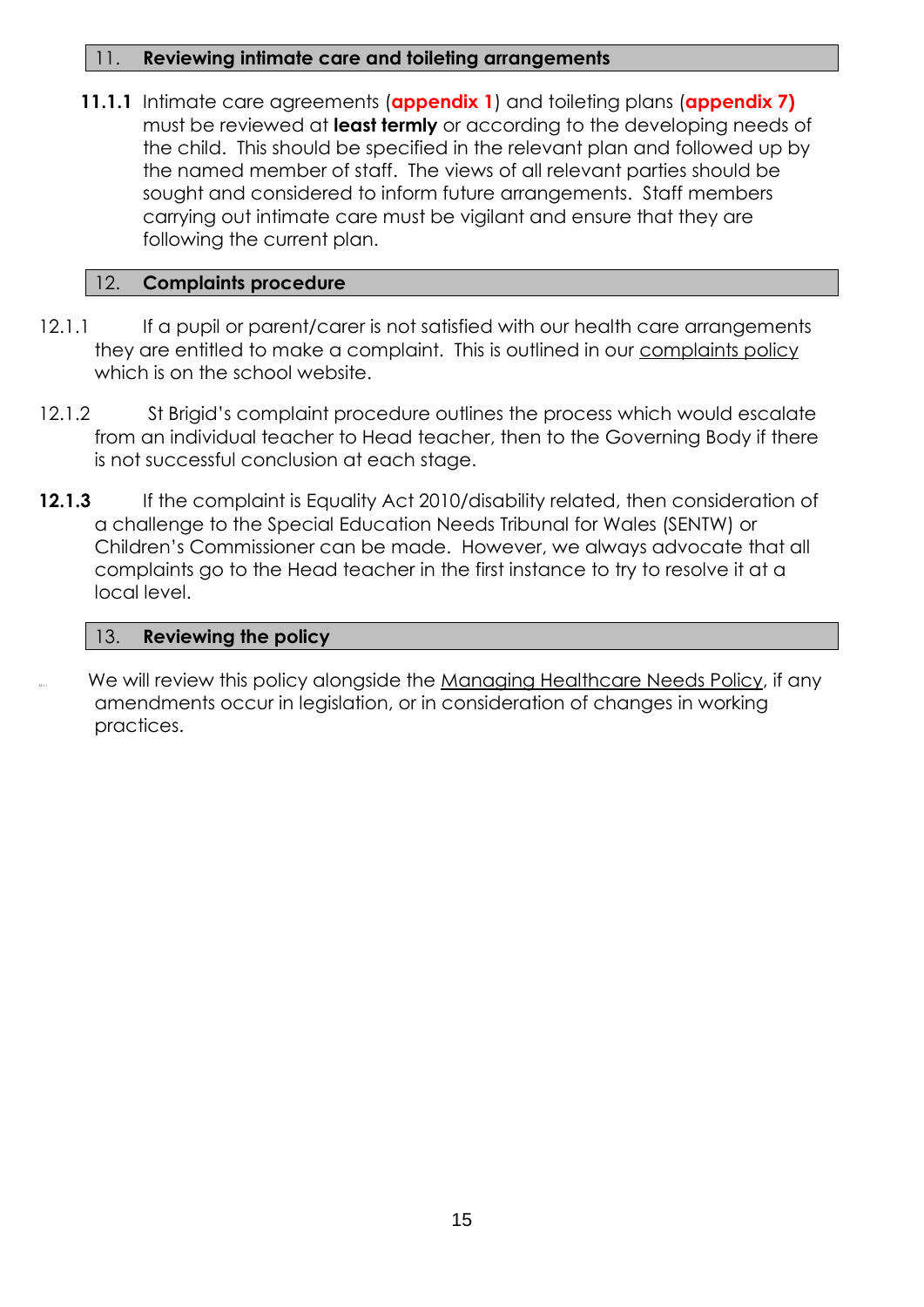#### **Appendix 1 – Intimate Care Plan: Agreement & Consent Form**

The purpose of the Agreement and Consent form is to ensure that parents/carers and professionals are in agreement with what care is to be given and that staff have received any appropriate training that may be relevant.

Teaching of certain care procedures may be carried out by the parent/carer or by the professional experienced in that procedure.

When the parent/carer and/or professionals are agreed that the procedure has been learned or where routine intimate care is to be provided, the details will be recorded fully below and all parties must sign this record and be provided with a copy. An additional copy is to be retained on the pupils file in school and a copy is to be provided for the child's medical record (if appropriate).

| <b>Child's Name</b> | <b>DOB</b>                |
|---------------------|---------------------------|
|                     |                           |
|                     |                           |
|                     |                           |
|                     |                           |
| Date agreed         | <b>Agreed review date</b> |
|                     |                           |
|                     |                           |

| <b>Reasons why intimate</b><br>care is to be<br>provided: (e.g. lack of<br>training /<br>development delay /<br>medical need)<br>Who will provide this<br>care: (staff names<br>and roles)<br>Details of care to be<br>provided (where,<br>when, arrangements |  |              |  |
|---------------------------------------------------------------------------------------------------------------------------------------------------------------------------------------------------------------------------------------------------------------|--|--------------|--|
| for privacy etc):                                                                                                                                                                                                                                             |  |              |  |
| <b>Consent provided</b><br>by:                                                                                                                                                                                                                                |  |              |  |
| Names of parents /<br>carers                                                                                                                                                                                                                                  |  |              |  |
| Signatures                                                                                                                                                                                                                                                    |  | Date         |  |
| School:                                                                                                                                                                                                                                                       |  |              |  |
| Names of Staff<br>Members                                                                                                                                                                                                                                     |  | <b>Roles</b> |  |
| Signatures                                                                                                                                                                                                                                                    |  | Date         |  |
| <b>Reviews:</b>                                                                                                                                                                                                                                               |  |              |  |
| <b>Review Date</b>                                                                                                                                                                                                                                            |  |              |  |
| Outcome of Review                                                                                                                                                                                                                                             |  |              |  |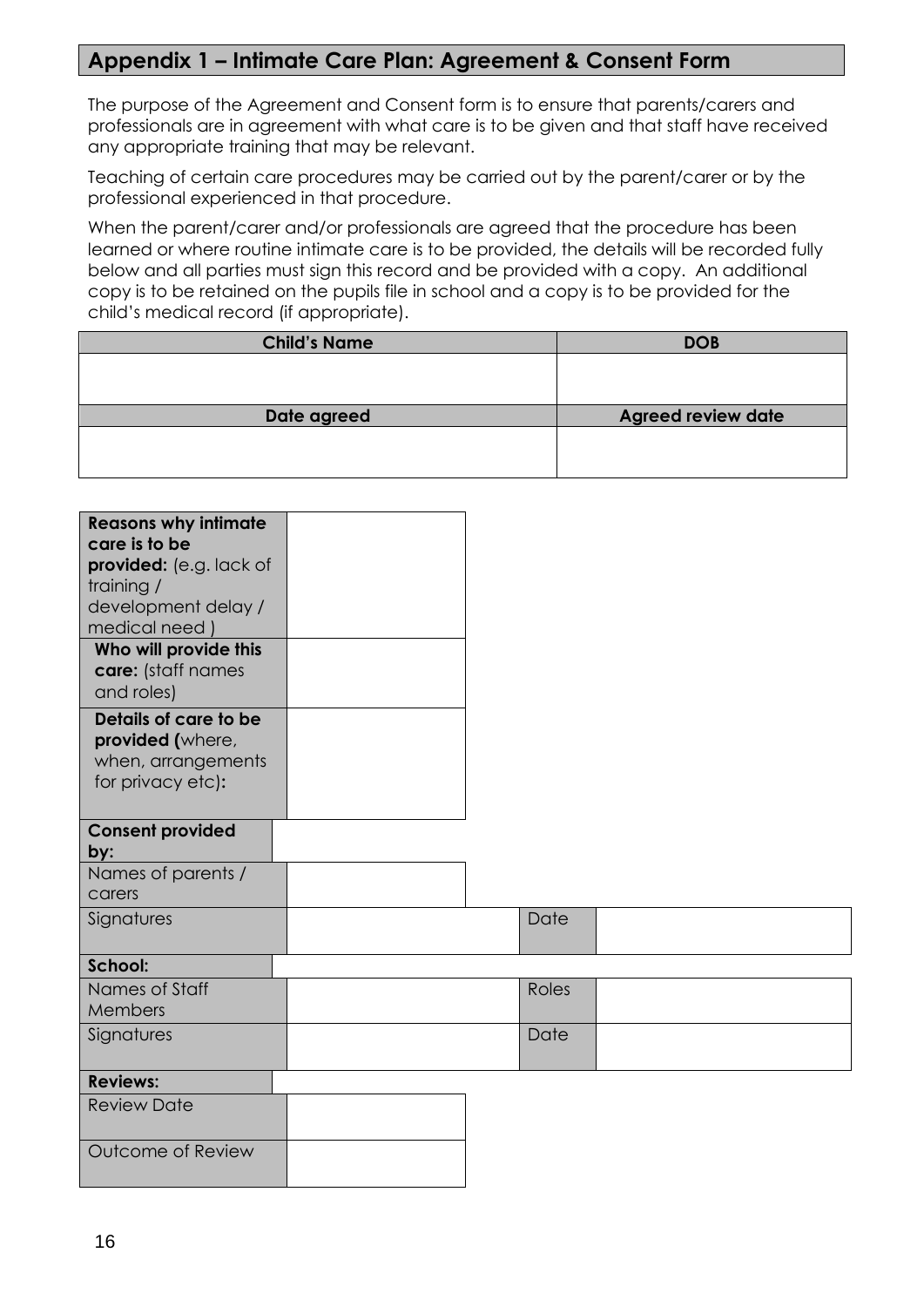### **Appendix 2 – Consent Form for Occasional Wetting or Soiling**

Schools should ensure that they have arrangements in place for when a child **occasionally** wets or soils themselves.

It is considered good practice for schools to obtain consent from parents/carers of all children entering the foundation phase for the school to provide emergency intimate care i.e. helping or supervising a child to change their clothes if they have accidentally soiled themselves.

| <b>Child's Name</b> | <b>DOB</b> |
|---------------------|------------|
|                     |            |
|                     |            |
| Date agreed         |            |
|                     |            |
|                     |            |

| School:                          |                                                              |       |                                 |
|----------------------------------|--------------------------------------------------------------|-------|---------------------------------|
| Names of Staff<br><b>Members</b> | Hannah McMurray<br>Elen O'Donnell                            | Roles | Teacher / Teaching<br>Assistant |
| Signatures                       | Ceri Hardy<br><b>Samantha Davies</b><br><b>Sarah Garnsey</b> | Date  | 02/09/20                        |

If my child has the occasional wetting or soiling accident in school, I give consent for the school to provide emergency intimate care in line with our intimate care and toileting policy.

| <b>Consent provided</b><br>by: |  |      |  |
|--------------------------------|--|------|--|
| Names of parents /             |  |      |  |
| carers                         |  |      |  |
| Signatures                     |  | Date |  |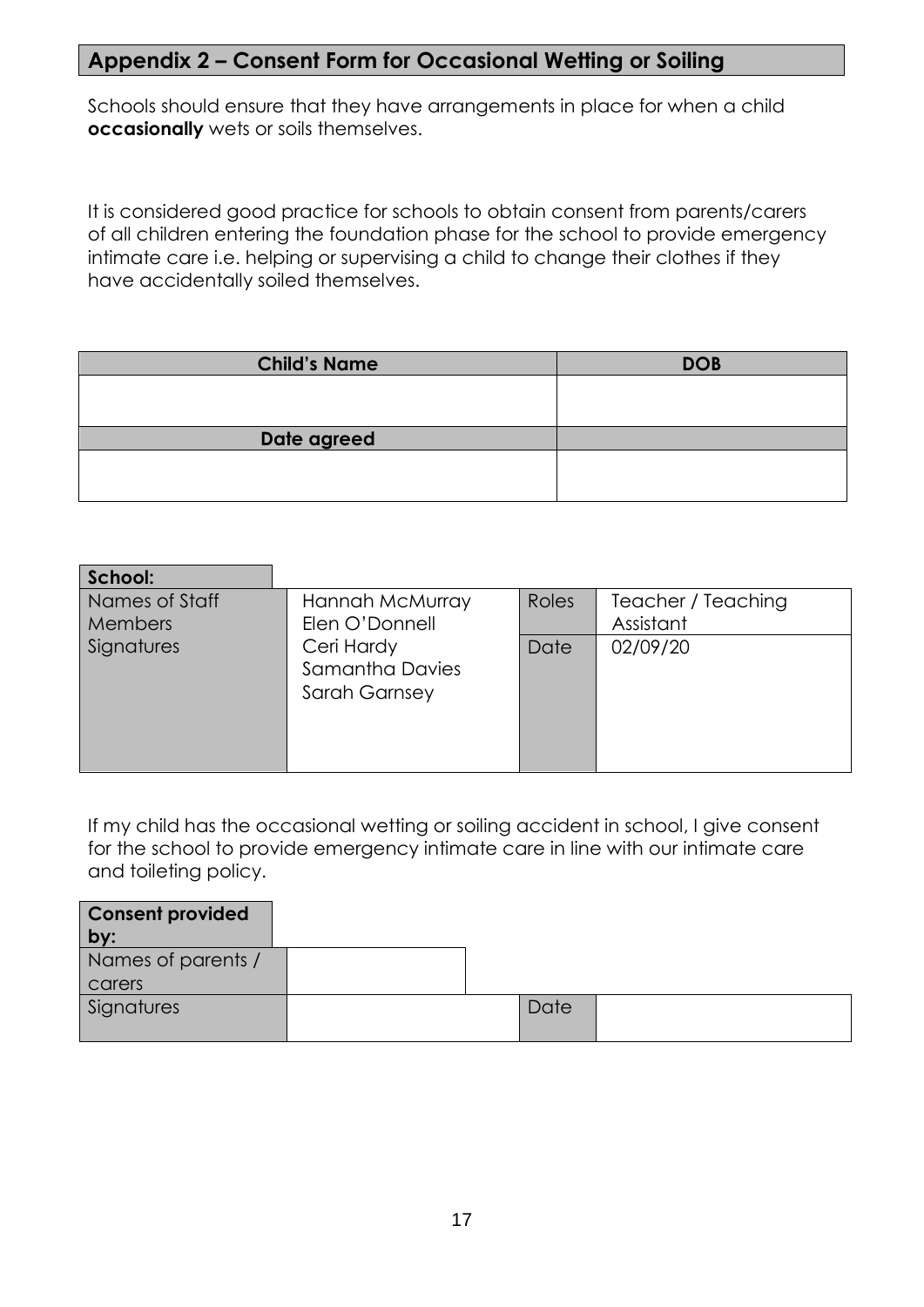## **Appendix 3 – Record of Intimate Care / Intervention Provided** *(all actions and conversations can be recorded)*

|             | <b>Name</b> |                                                                         |                          | <b>DOB</b> |                           |  | Date intimate care agreed |                   |  |
|-------------|-------------|-------------------------------------------------------------------------|--------------------------|------------|---------------------------|--|---------------------------|-------------------|--|
|             |             |                                                                         |                          |            |                           |  |                           |                   |  |
| <b>Date</b> | <b>Time</b> | $\overline{c}$<br>ar<br>$\mathbf e$<br>Pr<br>O <sub>V</sub><br>id<br>ed | <b>Staff</b><br>involved |            | <b>Comments / Actions</b> |  | <b>Signature of staff</b> | <b>Print name</b> |  |
|             |             |                                                                         |                          |            |                           |  |                           |                   |  |
|             |             |                                                                         |                          |            |                           |  |                           |                   |  |
|             |             |                                                                         |                          |            |                           |  |                           |                   |  |
|             |             |                                                                         |                          |            |                           |  |                           |                   |  |
|             |             |                                                                         |                          |            |                           |  |                           |                   |  |
|             |             |                                                                         |                          |            |                           |  |                           |                   |  |
|             |             |                                                                         |                          |            |                           |  |                           |                   |  |
|             |             |                                                                         |                          |            |                           |  |                           |                   |  |
|             |             |                                                                         |                          |            |                           |  |                           |                   |  |
|             |             |                                                                         |                          |            |                           |  |                           |                   |  |
|             |             |                                                                         |                          |            |                           |  |                           |                   |  |
|             |             |                                                                         |                          |            |                           |  |                           |                   |  |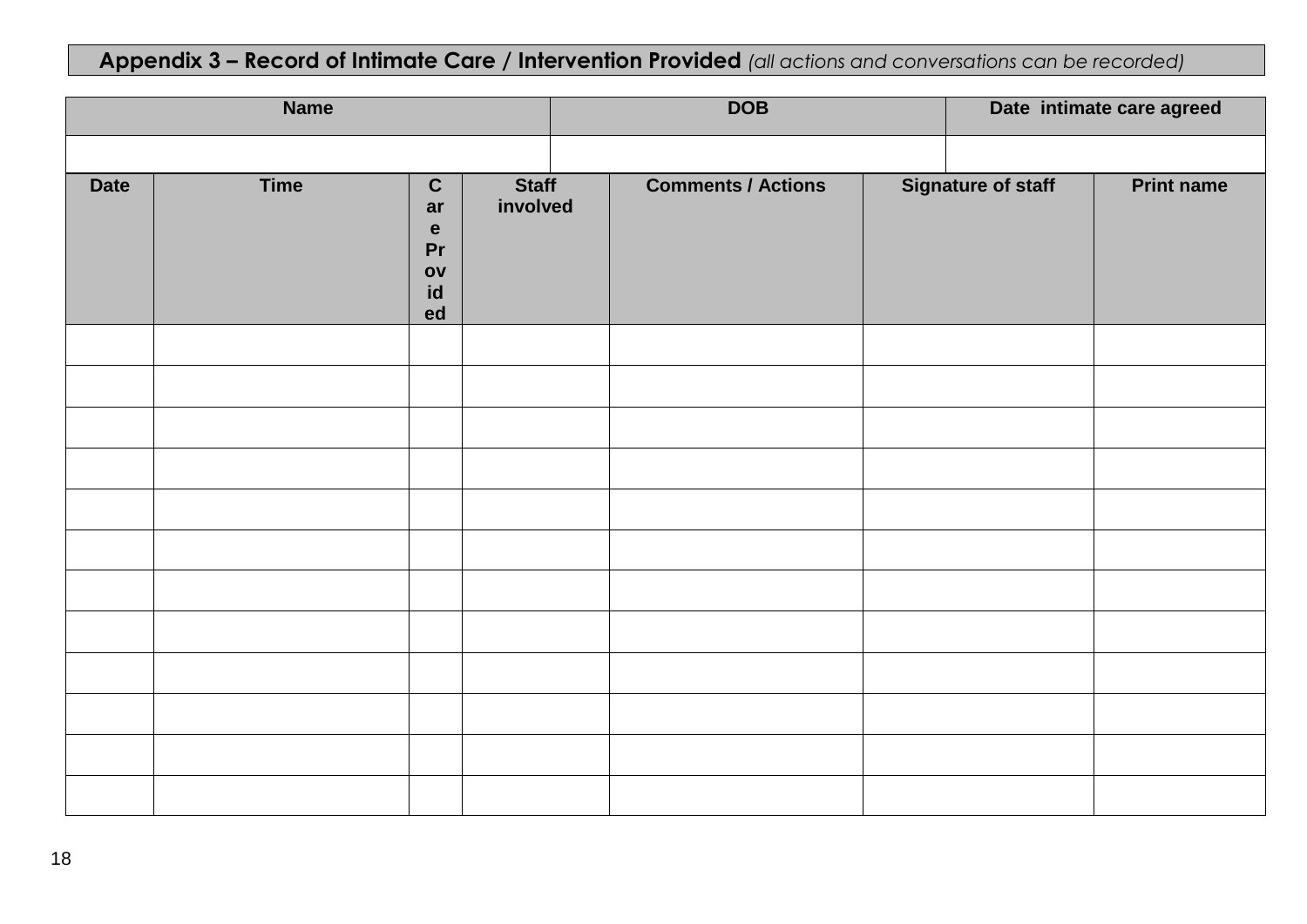## **APPENDIX 4 - Development of Toileting Skills**

#### **1. Developmental Factors**

Continence is achieved through the processes of socialisation and physiological / emotional / cognitive maturation. A child must know the difference between the feeling of wet and dry before training starts. The child also needs to be ready with regard to motor skills development. For example, she/he needs to be able to physically access the toilet area, sit on the toilet, remove garments, dress again, and flush the toilet. To be successful, the child also needs to be able to communicate toileting needs, to understand instructions and be willing to comply with adults. The child must also be emotionally ready. He/she must want to use the toilet and have the desire to move away from wearing nappies to doing something completely different with body waste. Some children experience fears around using the toilet. Emotional factors such as stress, anxiety, physical fatigue can lead to delay in achieving continence and, sometimes, regression. Young children can have accidents because they forget to pay attention to their own body signals when they are too busy or pre-occupied. Some children will have physiological reasons which explain a delay in toileting skills.

#### **2. Toilet Training from the Child's Perspective**

Toilet training is sometimes a difficult skill to master, even in typically developing children. The child may have good awareness and control but social factors also have an influence. Social motivation, such as wanting to please parents/carers by being a "big boy" or "big girl" is important. A child with developmental delay or learning disability may have additional difficulties:

- Difficulty understanding reciprocal relationships limits understanding of being a "big boy" or "big girl".
- Difficulty understanding language or imitating modelled behaviour.
- Difficulties with attention, organisation and sequencing information may cause problems in following all the steps in toileting and staying focused on the task.
- Difficulty accepting changes in routine, i.e. why does the child need to change the familiar routine of wearing and passing body waste into a nappy which is a strongly established routine.
- Difficulty with integrating sensory information and realising the relationship between body sensation and daily functional activity.
- Difficulty with sensory sensitivities e.g. loud flushing noises, echoes, rushing water, sitting on a "chair with a big hole with water in it", changes in temperatures and tactile sensations when clothes are removed.
- **3. Planning a Programme**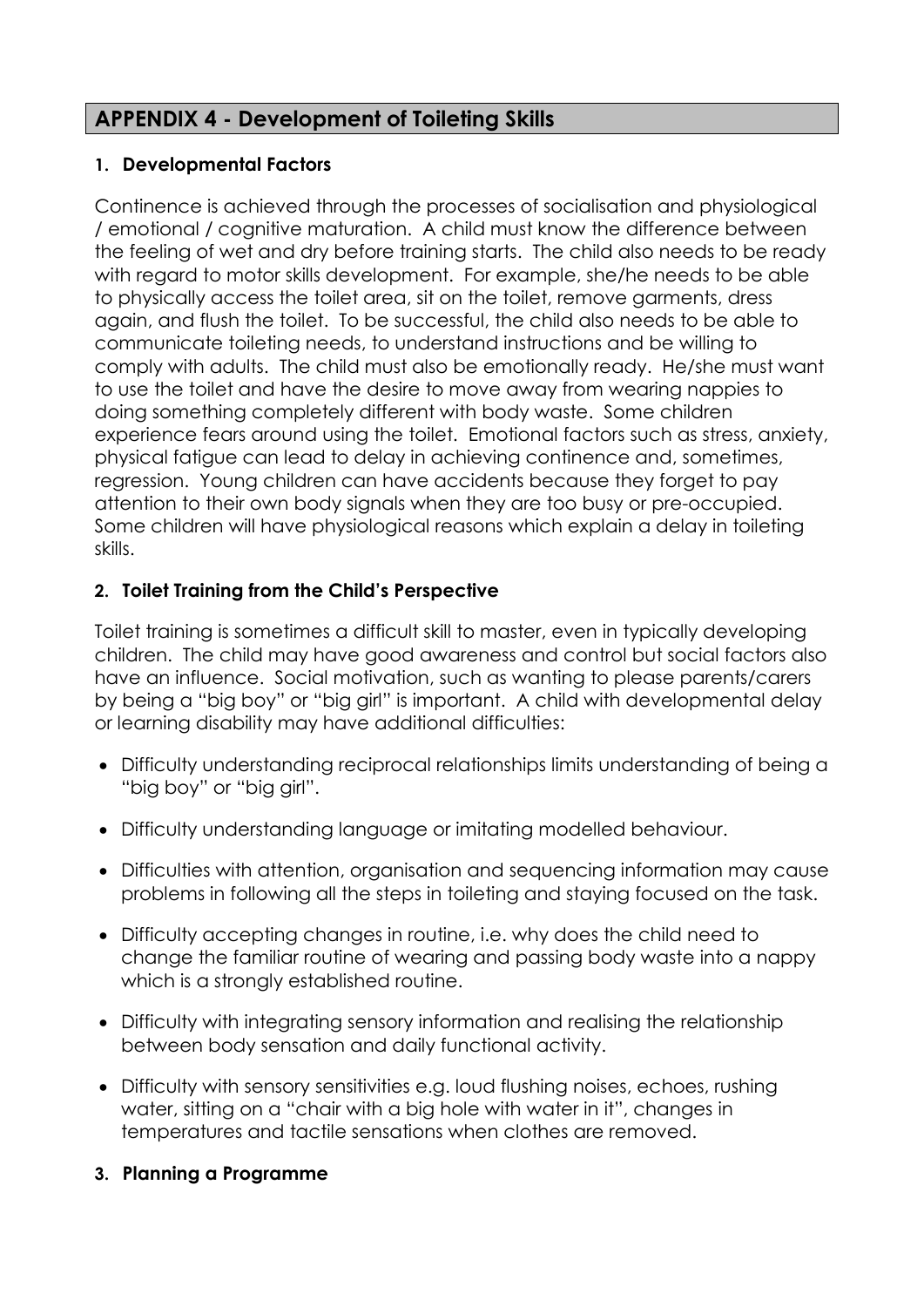Establish a positive routine around toileting and collect data (including information from parents/carers) about the child's readiness for training.

Complete the Toileting Skills Checklist. This breaks down the skills associated with achieving independent toileting into small steps. This can provide a baseline measure of the child's current skill level and can be used to plan achievable next-step targets.

If the answers to the first 4 statements in the Toileting Skills Checklist are "not achieved", then the child is probably not ready for a goal of independent toileting. However, a goal of establishing positive toileting routines may still be appropriate. Consideration should be given to who is involved and the environment in which training takes place.

**Who:** Identify the adults who are responsible for dealing with toileting issues. Staff should be fully aware of Denbighshire's recommended protocol regarding supporting children with developing toileting skills. This should be shared with parents/carers. Staff will need to work closely with parents/carers to establish consistent routines and appropriate shared goals.

**Where:** Toilet areas in school should be comfortable and non-threatening so that children are happy to be there. There should be private areas for changing children to maintain an appropriate level of respect and discretion. Appropriate equipment such as changing mat, disposable gloves, sanitary disposal bin etc., should be readily available. A chanaina table may be necessary for bigger children with particular disabilities. There should be a consistent approach in all environments e.g. home and school. There should be a standard clean-up procedure, carried out in an emotionally neutral manner while directing the child through developmentally appropriate clean-up activities. Relaxed children will be more successful.

#### **4. Problem Solving Strategies**

- Establish the routine of the child going to the toilet with peers so that she/he has positive models to imitate.
- Some children may need distraction toys/books and sometimes music to help them relax when they go to the toilet.
- Encourage the child to help with the process by fetching appropriate items etc.
- It may be appropriate to establish a visual system as an additional teaching routine. At the most basic level, a transition object prompts the child to know that the toileting routine is starting. An object associated with toileting, e.g. a toilet roll may be shown to direct the child to the toilet. At a more abstract level a photograph or a line drawing of the toilet or the word on a card may be given to the child or put in a visual schedule. An object sequence, a picture/photograph/symbol sequence or written list can help a child to follow and complete the set routine.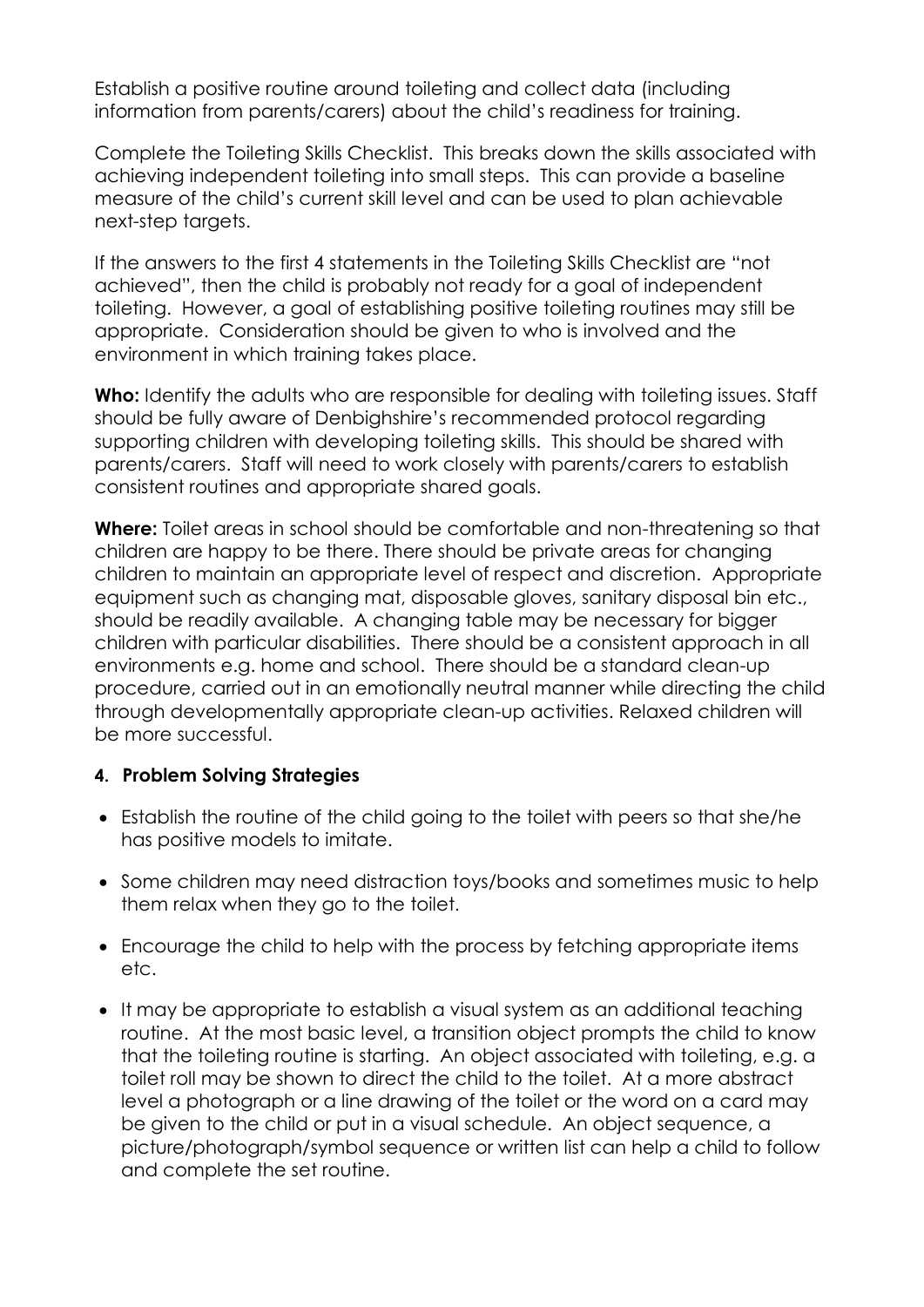- Have a role play activity available, with dolls that wet, use potties, changing equipment etc. Encourage the child to celebrate the dolls success with similar reinforces that you would use with the child, e.g., clapping, praising, stickers etc.
- Read picture story books about toilet training with the child and make them available for them to look at in the play area.
- Take the child to the toilet area on a regular and frequent basis. Use a timer set at regular, frequent intervals. Increase the amount of time in setting the timer as the child remains dry for longer periods of time.
- If the child is very fearful and resists sitting on the toilet:
	- o Allow to sit without removing clothes
	- o Allow to sit with toilet covered (cardboard under the seat, gradually cutting a larger hole in it)
	- o If strategies are helpful for sitting in other places, use in this setting also e.g. "good sitting " picture cue card
	- o Take turns sitting, using a doll as a model
	- o Help him/her to understand how long (sing a song in full, set timer to a minute)
	- o As he/she begins to tolerate sitting, provide with entertainment and meaningful reinforces
- •If the child is afraid of flushing:
	- o Don't flush until there is something to flush
	- o Start flush with child away from toilet, perhaps standing at the door
	- o Give advance warning of flush, such as "ready, set go!"
	- o Allow child to flush
- •If the child is overly interested in flushing or playing with toilet water:
	- o Physically cover the toilet handle to remove from sight
	- o Use a visual sequence to show when to flush
	- o Give something else of interest to hold and manipulate
- •If the child is overly interested in playing with the toilet paper:
	- o Remove it if it's a big problem
	- o Roll out amount ahead of time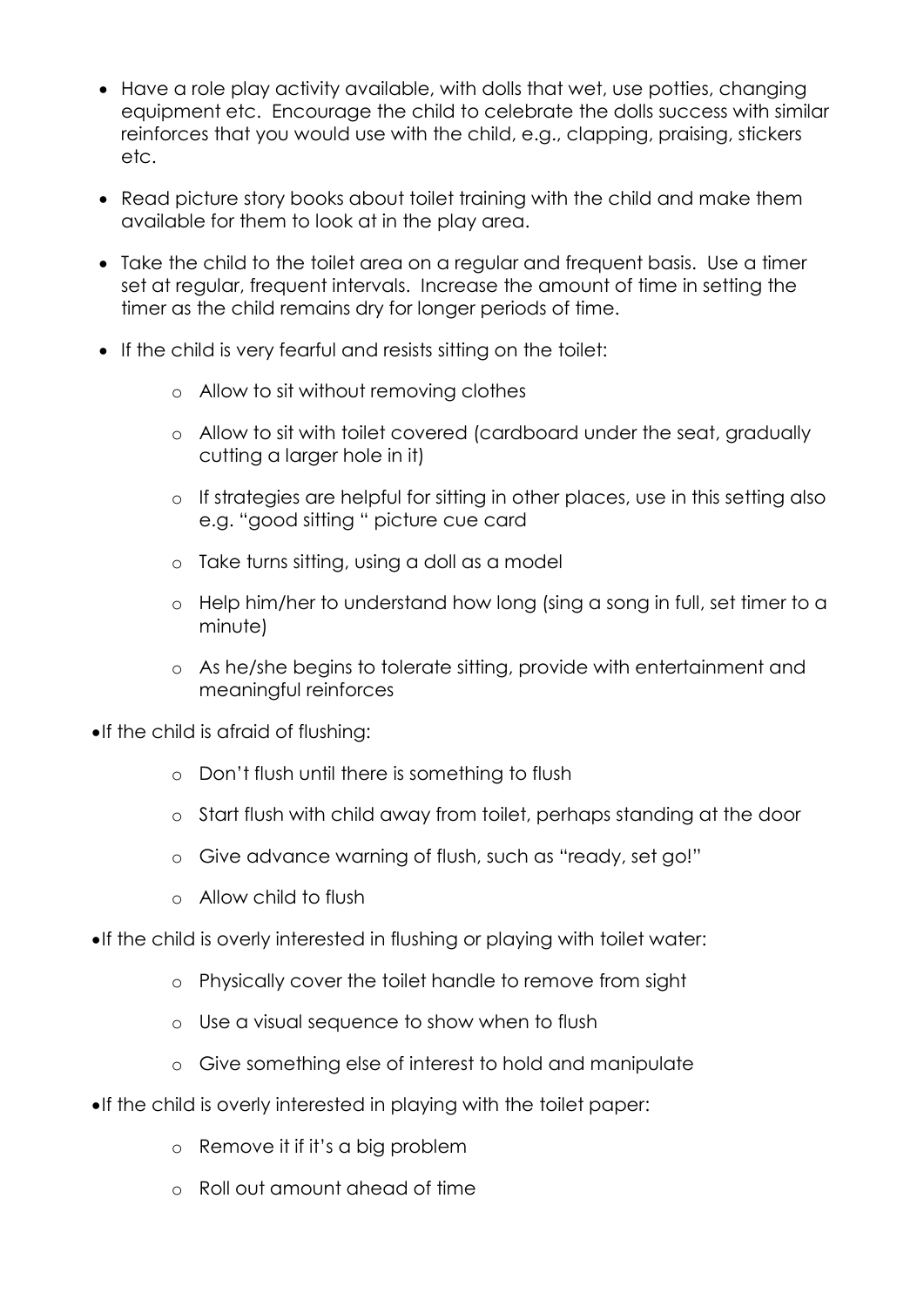- o Give visual clue of how much, such as putting a line on the toilet paper
- o Try different materials
- o Take turns with a doll
- •Bad aim:
	- o Supply a "target" in the water e.g. ping pong ball
	- o Add food colouring in water to draw attention
- •Retaining when nappy is removed:
	- o Cut out bottom of nappy gradually, while allowing child to wear altered nappy to sit on the toilet
	- o Use doll to provide visual model

#### **5. References**

"Successful Potty Training" by Heather Welford: The National Childbirth Trust. This is a popular book. It provides useful tips and addresses the issue of disability in toilet training.

### **APPENDIX 5 - Toileting Skills in SCHOOL, flowchart and checklist**

With many three year olds now in school settings, the problem of children in schools who have not been toilet trained is becoming a significant issue.

#### 1. **Pre - Nursery Admission Procedures:**

• Wherever possible, get as much information about the child from the parent/carer.

• During formal induction sessions held during the summer term before entry, do stress the importance of children being able to use the toilet independently and encourage parents/carers to tackle this over the summer holidays, if it is still an issue.

• Make the offer of separate appointments to discuss confidential issues regarding individual pupil's needs.

• Wherever possible, liaise with feeder playgroups, private nurseries or childminders or the Family Link Worker to gather information about toileting issues for particular children.

• Request a bag with changes of clothes/wipes/nappies.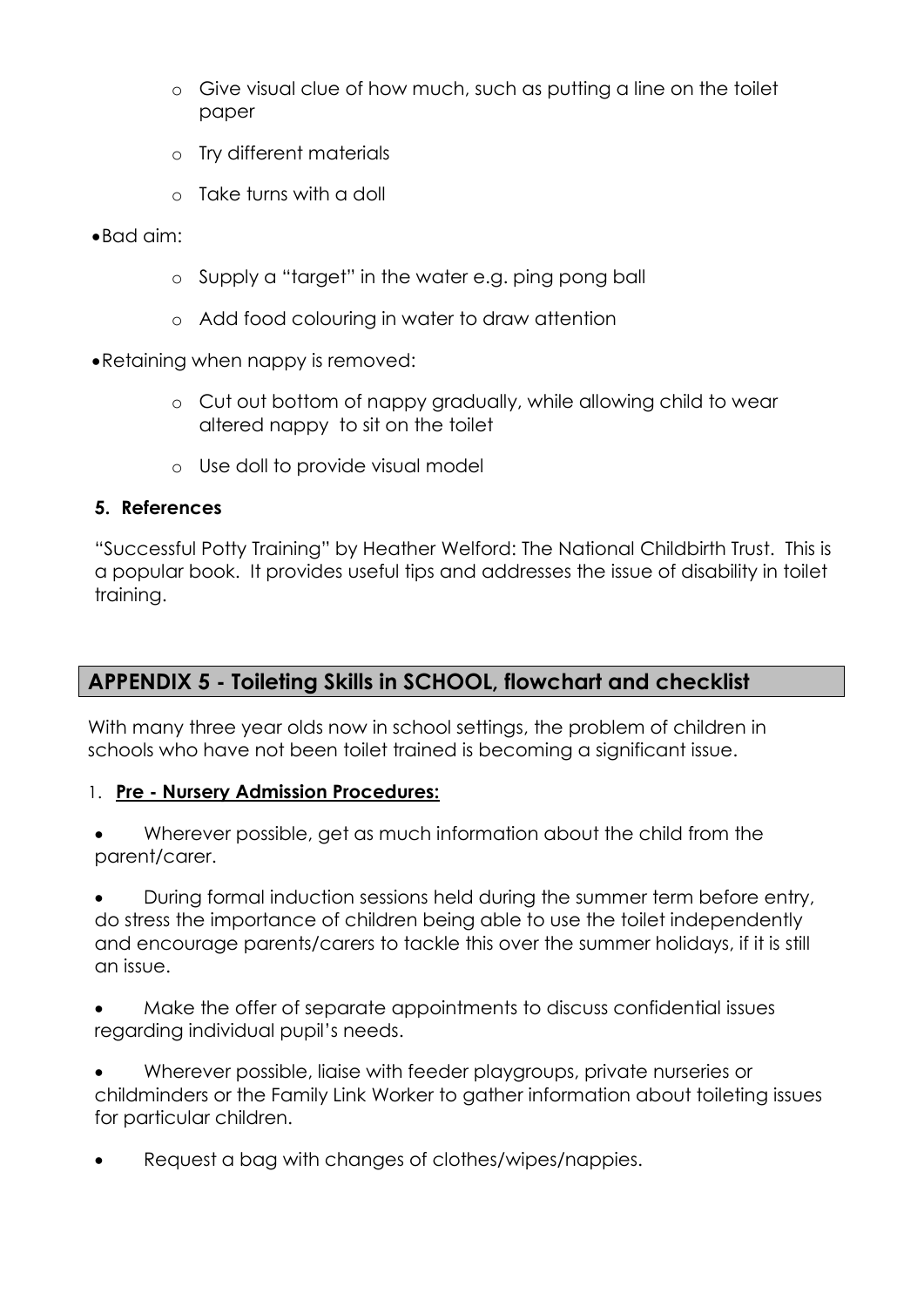*Note: Health Visitors still have responsibility for nursery aged pupils - School Nurses take over when the child enters Reception.*

#### 2. **After Nursery Admission – significant toileting concerns emerge:**

If a pupil is wetting/soiling above what would normally be acceptable, schools should:-

- Keep a diary of when & how often wetting/soiling occurs.
- Discuss the matter informally with parents/carers and clarify who the Heath Visitor is.

• Hold a meeting with parents/carers and the Health Visitor present to determine what is causing the delay in becoming independent in using the toilet e.g. **lack of training / developmental delay or an underlying medical need**

The Managers of the Health Visitors' and School Nurse Services have been involved in the preparation of this guidance and it is hoped that schools will get positive responses from health staff for requests for partnership working regarding toileting issues.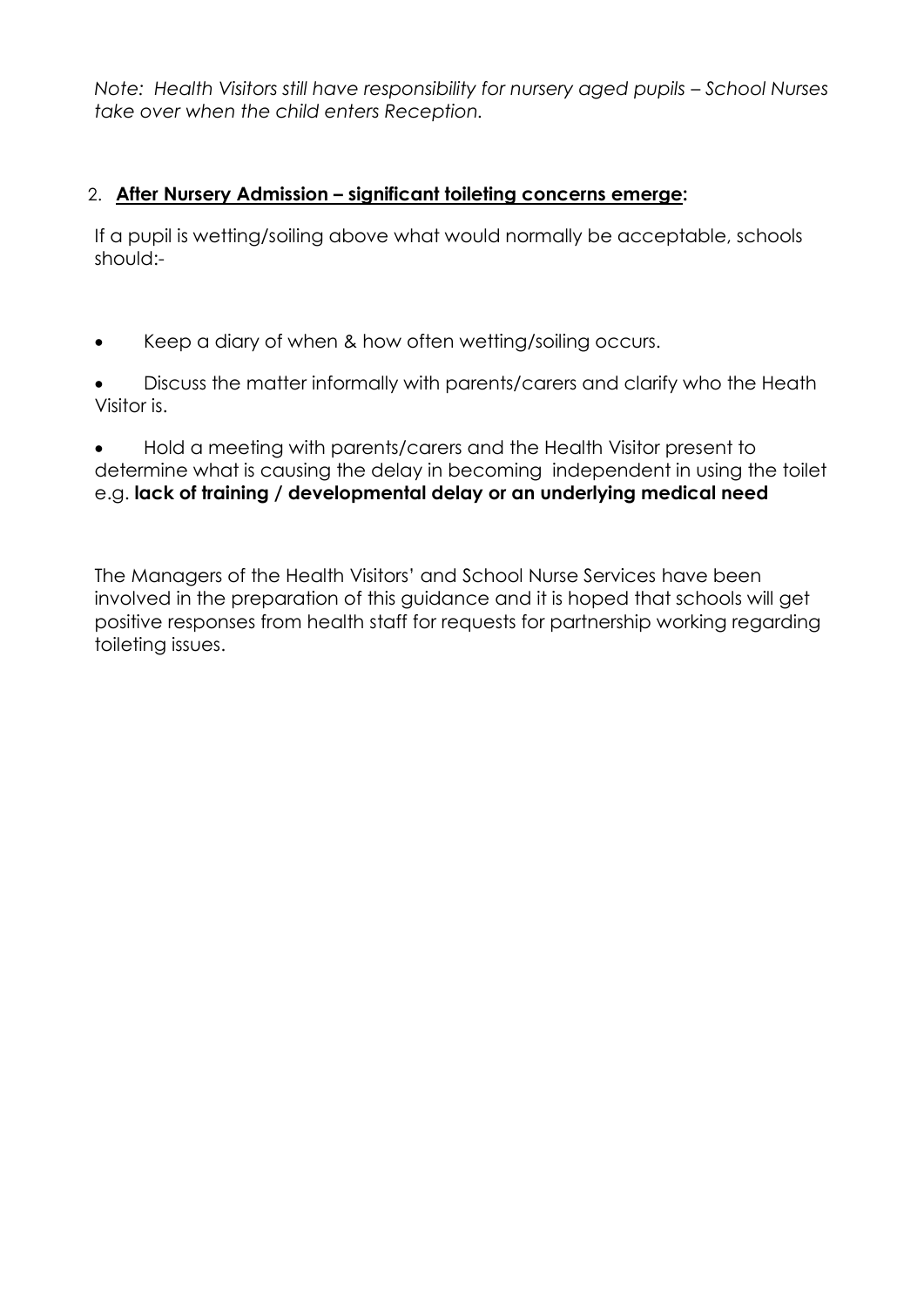#### **Toileting Pathway**

On starting in nursery class, schools should have consent from parents/carers for the school to change their child in the case of **occasional** wetting or soiling **appendix 2.** 

If after nursery admission toileting concerns emerge, **appendix 6** can be completed in partnership with the Family Link Worker.

Following on from this:

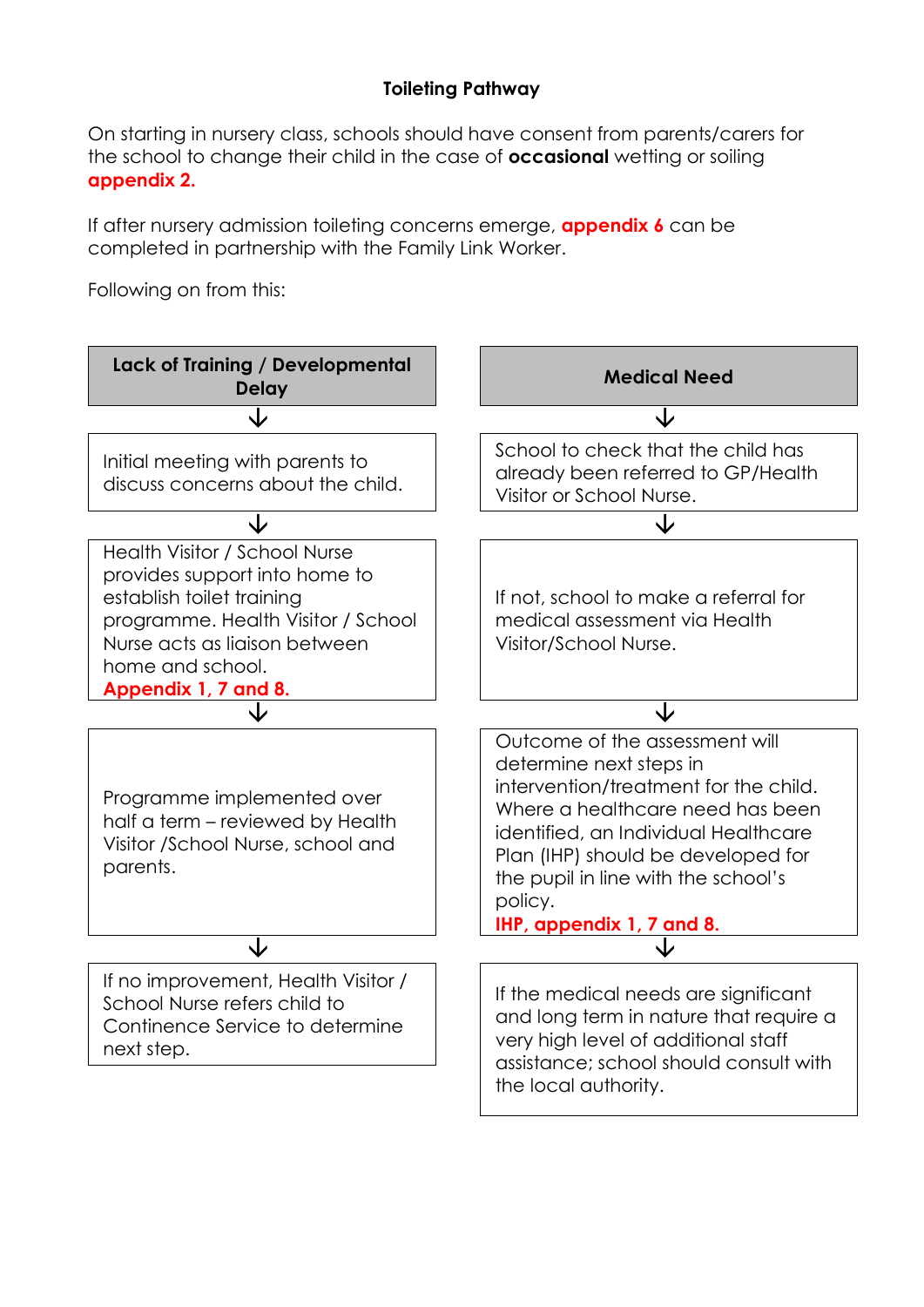## **APPENDIX 6 - Toileting Skills Checklist**

This form is to be used for pre-school children that are not toilet trained prior to starting in nursery class, e.g. for example by the Family Link Worker.

| <b>Child's Name:</b>                                     |  |
|----------------------------------------------------------|--|
| Please state if child is wearing nappies or<br>pull-ups: |  |

|            | <b>Skills</b>                                                                                                 | <b>Achieved</b> | <b>Partly</b><br><b>Achieved</b> |
|------------|---------------------------------------------------------------------------------------------------------------|-----------------|----------------------------------|
| 1.         | Awareness of toileting needs?                                                                                 |                 |                                  |
| 2.         | Has periods of being dry?                                                                                     |                 |                                  |
| 3.         | Some regularity in wetting / soiling?                                                                         |                 |                                  |
| 4.         | Pauses while wetting / soiling?                                                                               |                 |                                  |
| 5.         | Shows some indication of awareness of soiling?                                                                |                 |                                  |
| 6.         | Shows some indication of awareness of wetting?                                                                |                 |                                  |
| 7.         | Understands signs / words given for communicating toileting                                                   |                 |                                  |
|            | needs e.g. toilet, potty, wet, dry, wee, poo etc.?                                                            |                 |                                  |
| 8.         | Can express some appropriate signs / words to communicate                                                     |                 |                                  |
|            | toileting needs?                                                                                              |                 |                                  |
| 9.         | Needs physical aids / support to access the toilet area?                                                      |                 |                                  |
| 10.        | Can access the toilet area with prompts?                                                                      |                 |                                  |
| 11.        | Can access the toilet area independently?                                                                     |                 |                                  |
| 12.        | Feels comfortable and relaxed in the toilet area?                                                             |                 |                                  |
| 13.        | Needs physical assistance to follow toilet routines e.g. lining up                                            |                 |                                  |
|            | to go there, hand washing etc?                                                                                |                 |                                  |
| 14.        | Needs some prompting to follow toilet routines?                                                               |                 |                                  |
| 15.        | Follows some toilet routines independently?                                                                   |                 |                                  |
| 16.        | Will fetch & pass required changing items e.g. nappy, wipes?                                                  |                 |                                  |
| 17.        | Cooperates with having clothes removed / pulled down by                                                       |                 |                                  |
|            | appointed adult, for changing purposes?                                                                       |                 |                                  |
| 18.<br>19. | Cooperates with having nappy changed?                                                                         |                 |                                  |
|            | Cooperates with cleaning up procedures?                                                                       |                 |                                  |
| 20.<br>21. | Will sit on the potty with nappy on, with physical support?                                                   |                 |                                  |
| 22.        | Will sit on the potty with nappy on, unaided?<br>Will sit on the potty with nappy off, with physical support? |                 |                                  |
| 23.        | Will sit on the potty with nappy off, unaided?                                                                |                 |                                  |
| 24.        | Needs physical aids/special supports to enable sitting on the                                                 |                 |                                  |
|            | toilet?                                                                                                       |                 |                                  |
| 25.        | Will sit on the toilet with nappy on, with physical support?                                                  |                 |                                  |
| 26.        | Will sit on the toilet with nappy on, unaided?                                                                |                 |                                  |
| 27.        | Will sit on the toilet with nappy off, with physical support?                                                 |                 |                                  |
| 28.        | Will sit on the toilet with nappy off, unaided?                                                               |                 |                                  |
| 29.        | Has passed urine into potty?                                                                                  |                 |                                  |
| 30.        | Has had bowel movement on potty?                                                                              |                 |                                  |
| 31.        | Has passed urine on toilet?                                                                                   |                 |                                  |
| 32.        | Has had bowel movement on toilet?                                                                             |                 |                                  |
| 33.        | Can independently complete pulling down trousers from:                                                        |                 |                                  |
|            | Calves                                                                                                        |                 |                                  |
|            | Knees                                                                                                         |                 |                                  |
|            | <b>Thighs</b>                                                                                                 |                 |                                  |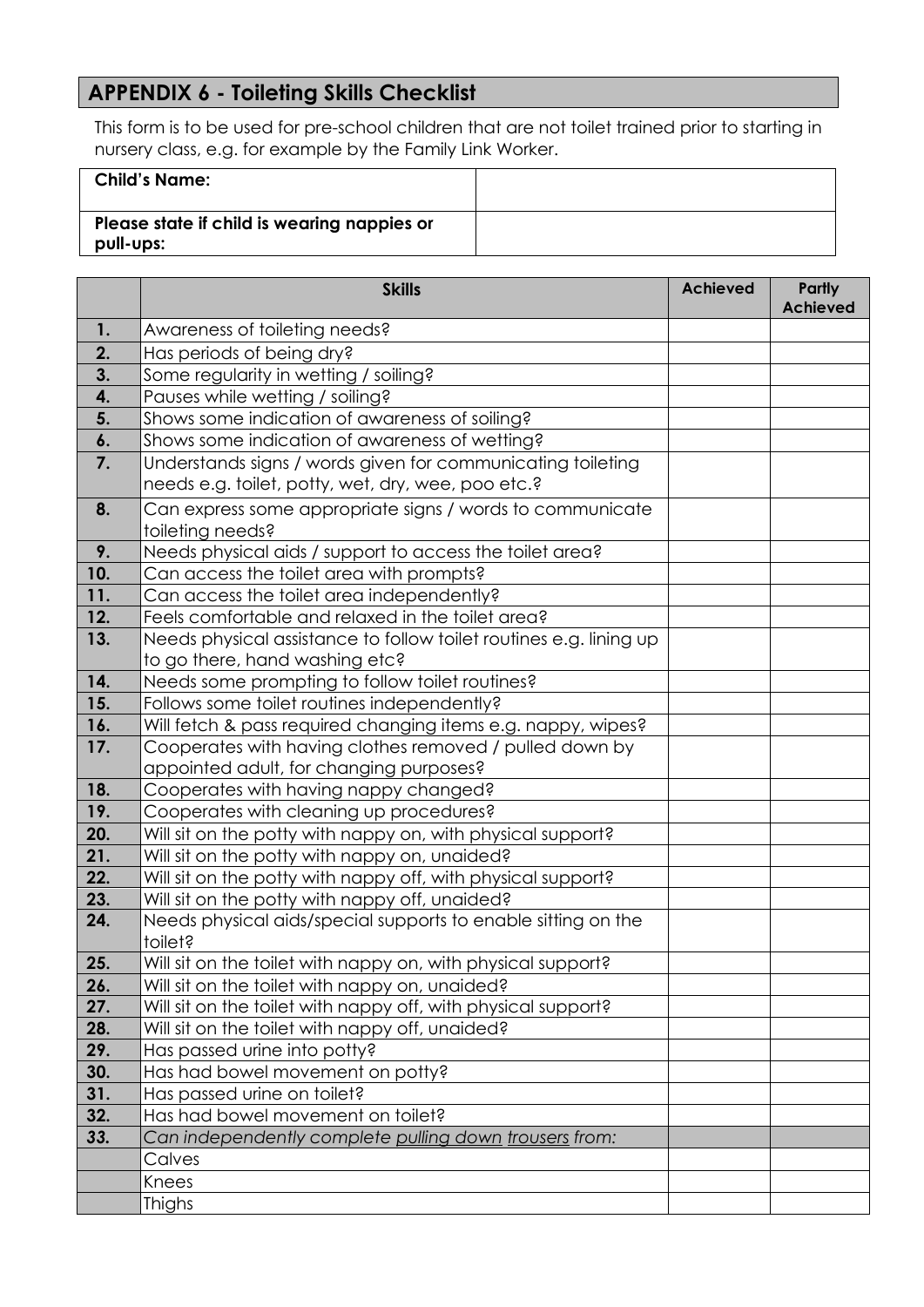|     | Hips                                                               |  |
|-----|--------------------------------------------------------------------|--|
|     | Waist                                                              |  |
| 34. | Can independently complete pulling down underwear from:            |  |
|     | Calves                                                             |  |
|     | Knees                                                              |  |
|     | <b>Thighs</b>                                                      |  |
|     | <b>Hips</b>                                                        |  |
|     | Waist                                                              |  |
| 35. | Girls: Can lift skirt & pull down all necessary clothing           |  |
|     | independently                                                      |  |
| 36. | <b>Boys:</b> Can pull down all necessary clothing independently    |  |
| 37. | Will put toilet lid/seat in appropriate position                   |  |
| 38. | Will sit on the toilet and pass urine on a regular basis           |  |
| 39. | Will stand at urinal/toilet to pass urine                          |  |
| 40. | Will sit on the toilet for a bowel movement on a regular basis     |  |
| 41. | Needs assistance to get off the toilet                             |  |
| 42. | Will get off the toilet without assistance                         |  |
| 43. | Will get toilet tissue appropriately                               |  |
| 44. | Will wipe themselves with tissue                                   |  |
| 45. | Will throw tissue in the toilet                                    |  |
| 46. | Will flush the toilet                                              |  |
| 47. | Will replace toilet seat / lid appropriately                       |  |
| 48. | Will independently complete pulling up underwear from:             |  |
|     | <b>Hips</b>                                                        |  |
|     | <b>Thighs</b>                                                      |  |
|     | Knees                                                              |  |
|     | Calves                                                             |  |
| 49. | Will independently complete pulling up trousers from:              |  |
|     | Hips                                                               |  |
|     | <b>Thighs</b>                                                      |  |
|     | Knees                                                              |  |
|     | Calves                                                             |  |
| 50. | Can manage fastenings independently                                |  |
| 51. | Girls: Can rearrange skirt appropriately                           |  |
| 52. | Needs prompting to wash hands                                      |  |
| 53. | Needs help to roll up sleeves                                      |  |
| 54. | Can roll up sleeves independently                                  |  |
| 55. | Needs help to operate taps                                         |  |
| 56. | Will operate taps independently                                    |  |
| 57. | Will hold hands under water for appropriate length of time         |  |
| 58. | Will put soap on hands with help                                   |  |
| 59. | Will put soap on hands independently                               |  |
| 60. | Rinses off soap                                                    |  |
| 61. | Needs assistance to dry hands on towel                             |  |
| 62. | Dries hands independently and appropriately                        |  |
| 63. | Puts used towel in bin with prompting                              |  |
| 64. | Puts used towel in bin without prompting                           |  |
| 65. | Will follow all toilet routines regularly with prompts & reminders |  |
| 66. | Has frequent accidents                                             |  |
| 67. | Has occasional accidents                                           |  |
| 68. | Will follow all toilet routines independently                      |  |
| 69. | Needs prompting to return to class                                 |  |
| 70. | Returns to class independently                                     |  |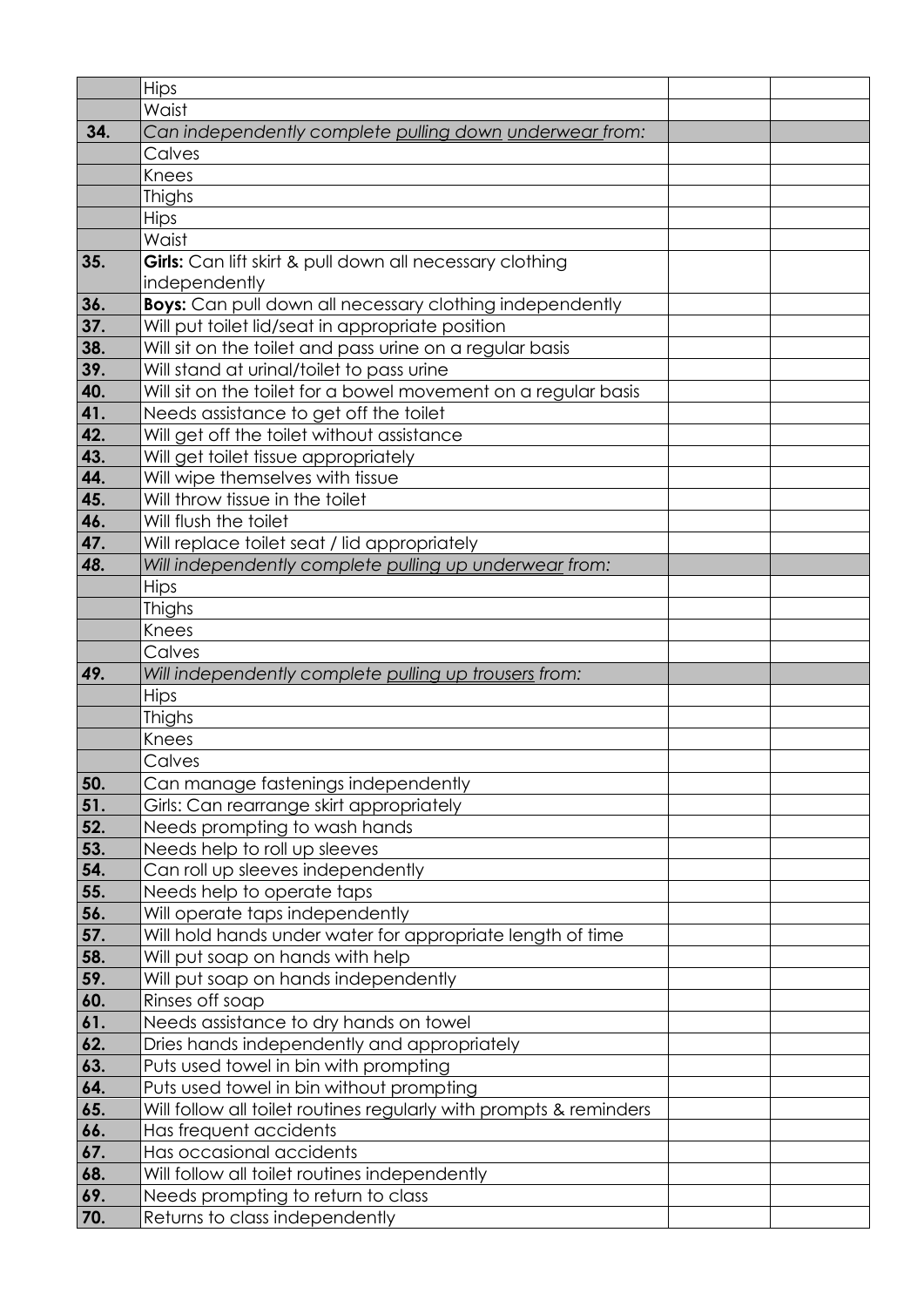## **APPENDIX 7 – Toileting Plan Template –** *Use this table to also record any further actions taken or agreed. Initial and date any record added.*

| <b>Child's Name</b>                  | Date of birth      | <b>Agreed Review Date</b> |  |
|--------------------------------------|--------------------|---------------------------|--|
| <b>Health Visitor / School Nurse</b> | <b>Date Agreed</b> |                           |  |

|                                                                                                                                     | n | <b>Further action</b> | <b>Further</b><br>action | <b>Further action</b> |
|-------------------------------------------------------------------------------------------------------------------------------------|---|-----------------------|--------------------------|-----------------------|
|                                                                                                                                     |   |                       |                          |                       |
| 1. Working Towards Independence:<br>e.g. taking pupil to toilet at timed intervals, using sign or<br>symbols, any rewards used      |   |                       |                          |                       |
| 2. Arrangements for changing of nappy / pad / clothing:<br>e.g. who, where, when, arrangements for privacy                          |   |                       |                          |                       |
| 3. Staffing Requirements:<br>e.g. how many, who (there should be more than one named<br>person)                                     |   |                       |                          |                       |
| 4. Level of Assistance Needed:<br>e.g. undressing, dressing, hand washing, talking/signing to pupil                                 |   |                       |                          |                       |
| 5. Infection Control:<br>e.g. wearing disposable gloves, arrangements for nappy/pad<br>disposal                                     |   |                       |                          |                       |
| 6. Resources Needed:<br>e.g. special seat, nappies/pull ups/pads, creams, disposable<br>sacks, change of clothes, toilet step etc   |   |                       |                          |                       |
| 7. Sharing Information:<br>e.g. if pupil has nappy rash or any marks, cultural or family<br>customs, birthmarks etc                 |   |                       |                          |                       |
| 8. Cleaning<br>e.g. on rare occasions the use of shower facilities may be<br>required / procedure for this scenario to be confirmed |   |                       |                          |                       |

| <b>Parents/carers names</b> | <b>Names of School Staff</b> |  |
|-----------------------------|------------------------------|--|
| (print)                     | (print)                      |  |
| <b>Signatures</b>           | <b>Signatures</b>            |  |

| <b>Date</b><br><b>RAVIAW</b><br>NG |  |
|------------------------------------|--|
|                                    |  |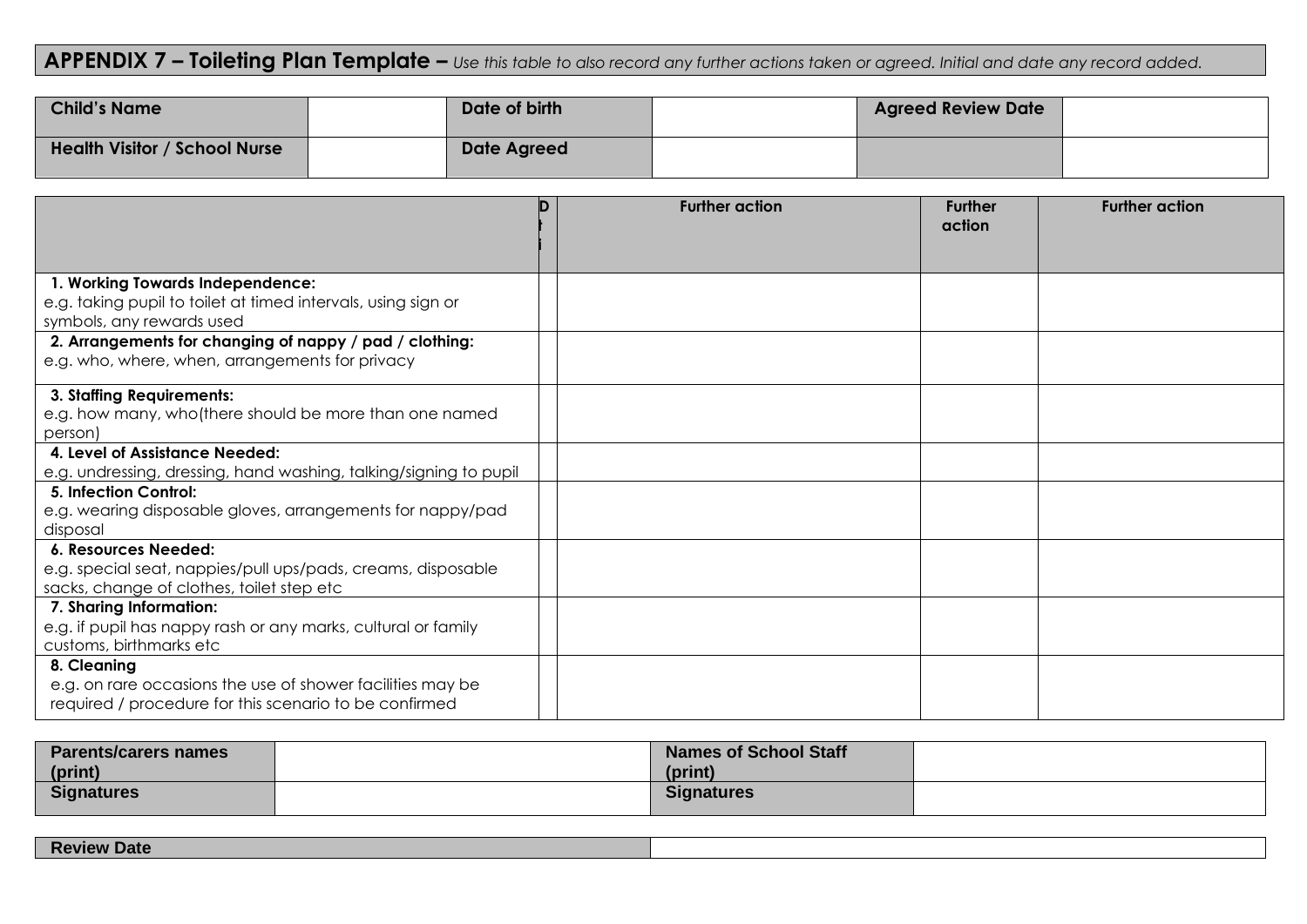| <b>Outcome of Review</b> |  |
|--------------------------|--|
|                          |  |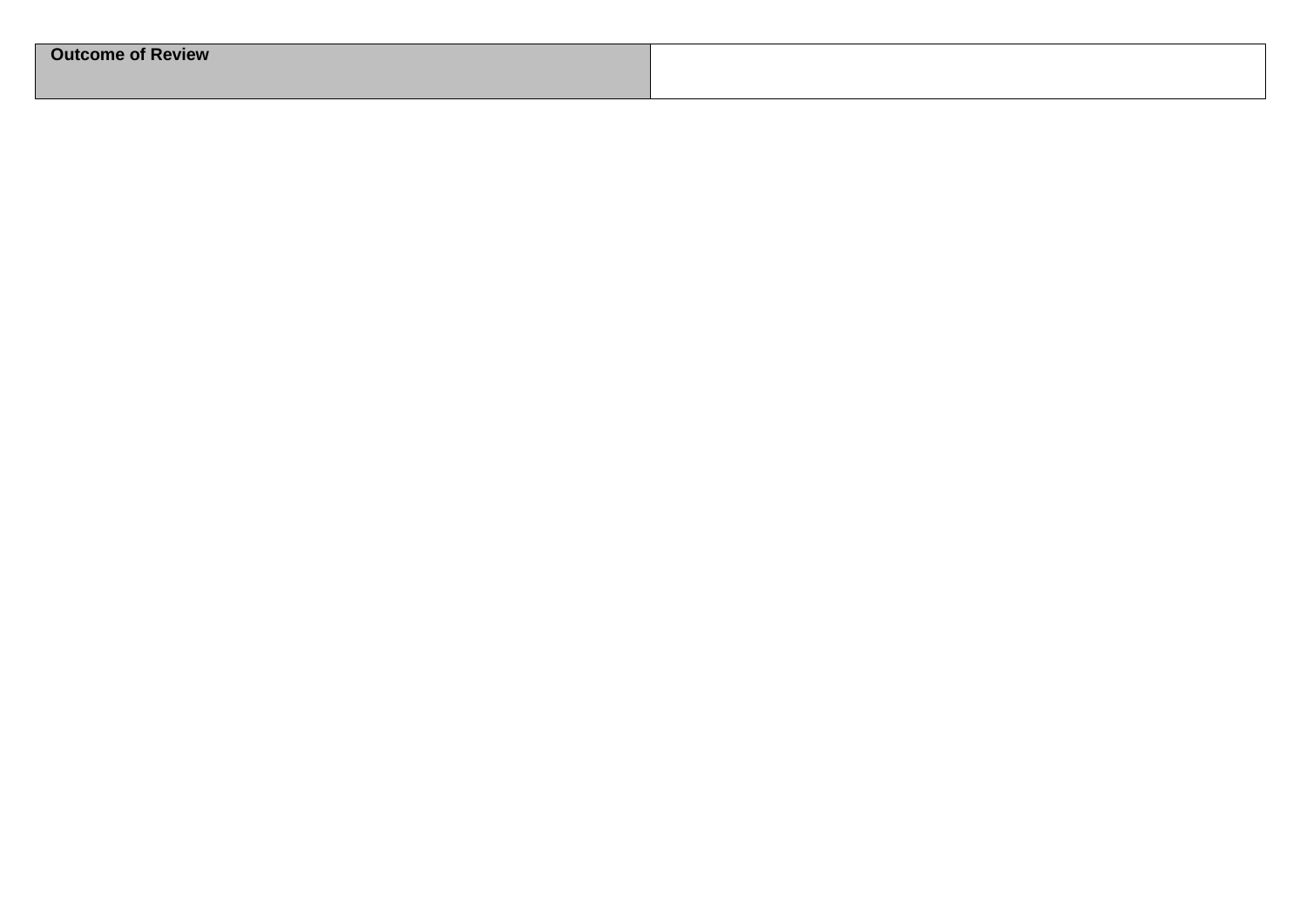## **APPENDIX 8 – Intimate Care / Toileting Risk Assessment Template**

| <b>Pupil Name:</b>                                 |     |           |              |
|----------------------------------------------------|-----|-----------|--------------|
| <b>Pupil Date of Birth</b>                         |     |           |              |
| <b>Date of Risk Assessment</b>                     |     |           |              |
|                                                    | Yes | <b>No</b> | <b>Notes</b> |
| Does the pupil's weight / size /                   |     |           |              |
| shape present a risk?                              |     |           |              |
| Does communication present a<br>risk?              |     |           |              |
| Does comprehension present a<br>risk?              |     |           |              |
| Is there a history of child                        |     |           |              |
| protection concerns?                               |     |           |              |
| Are there any medical                              |     |           |              |
| considerations (including pain and<br>discomfort)? |     |           |              |
| Does moving and handling                           |     |           |              |
| present a risk?                                    |     |           |              |
| Does behaviour present a risk?                     |     |           |              |
| Is staff capability a risk (back                   |     |           |              |
| injury/pregnancy)?                                 |     |           |              |
| Are there any risks concerning                     |     |           |              |
| pupil capacity?<br><b>General Fragility</b>        |     |           |              |
| Fragile Bones                                      |     |           |              |
| <b>Epilepsy</b>                                    |     |           |              |
| <b>Head control</b>                                |     |           |              |
| Other                                              |     |           |              |
| Are there any environmental                        |     |           |              |
| concerns?                                          |     |           |              |
| If 'yes' to any of<br>the above                    |     |           |              |
| please complete                                    |     |           |              |
| an Individual                                      |     |           |              |
| <b>Healthcare Plan</b>                             |     |           |              |
| might be                                           |     |           |              |
| required, see the                                  |     |           |              |
| <b>Managing</b>                                    |     |           |              |
| <b>Healthcare</b><br><b>Needs Policy,</b>          |     |           |              |
| appendix 3.                                        |     |           |              |
| Signed by:                                         |     |           |              |
|                                                    |     |           |              |
| Lead Teacher Signature:                            |     |           |              |
|                                                    |     |           |              |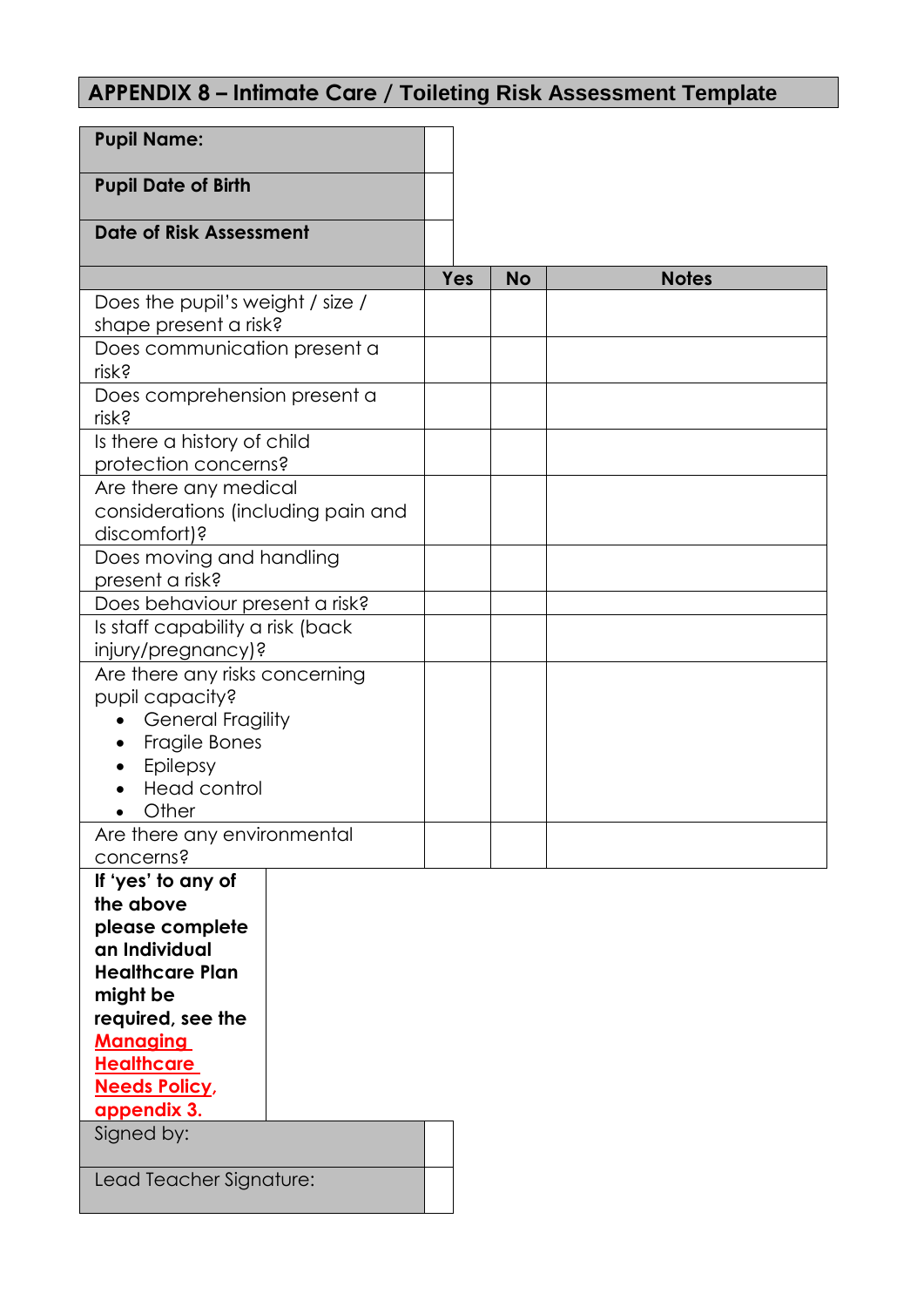## **OR USE: Denbighshire Risk Assessment for scoring system**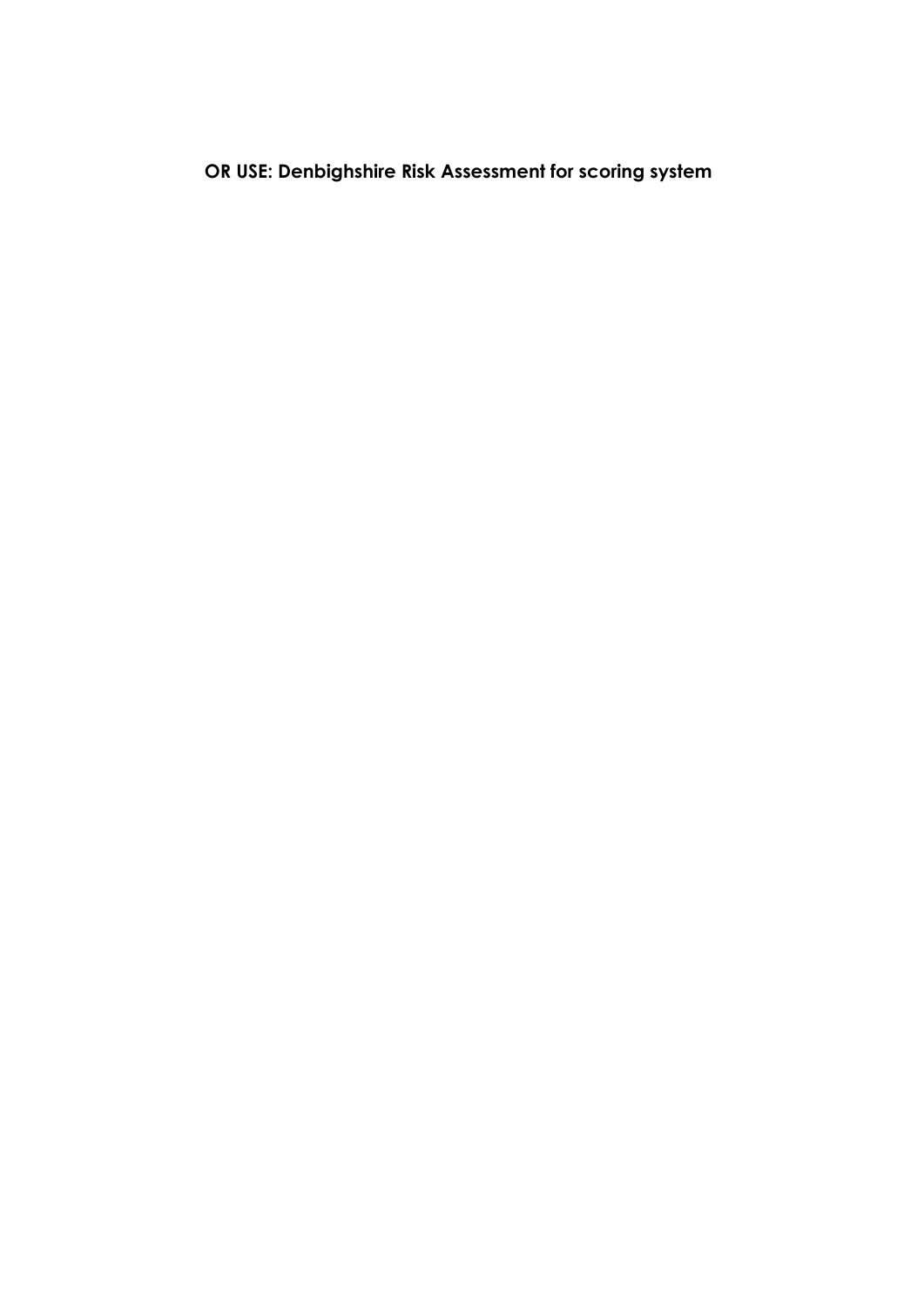#### **APPENDIX 9 – Continence Pad / Nappy Changing Procedure**

#### Confinence Pad / Nappy Change Procedure

#### **Equipment required**

- Hand Wash basin hot and cold running water, liquid soap, disposable paper a. towels
- Waterproof change mat/changing area that is able to be decontaminated ÷
- Disposable sheets for change mat/changing area ğ,
- Disposable plastic apron and disposable gloves a.
- Individuals own personal creams/pads/wipes ä.
- Bags for soiled pads lidded œ.
- Foot operated, lidded waste bin œ.
- ÷ Disposable cloth
- ä. Detergent
- Disinfectant (1000 parts per million available chlorine) a.
- Combined detergent and disinfectant acceptable in place of separate detergent ٠ and disinfectant

#### Method

- 1. Wash hands and put on disposable plastic apron and disposable gloves
- 69. Place a clean disposable sheet over the change mat/area
- Remove the soiled continence pad and clean the skin 3.
- Place soiled pad and wipes into plastic bag 4.
- 5. Apply cream if needed - change disposable gloves or use a clean spatula to dispense the cream
- Place plastic bag into waste bin 6.
- $\mathbb{Z}_+$ Change pad
- Remove disposable sheet, place into waste bin 8.
- Clean and disinfect change mat and any other areas that may have been touched during the procedure:
	- a) Clean use hand hot water and detergent
	- b) Disinfect use disinfectant solution of 1000 parts per million available chlorine (if using a combined detergent and disinfectant this additional stage is not required)
- 10. Thoroughly dry change mat and surrounding area/change area with disposable paper towels
- 11. Dispose of personal protective equipment (PPE) and wash hands thoroughly
- 12. Clean and disinfect after each pad change even if there is no visible contamination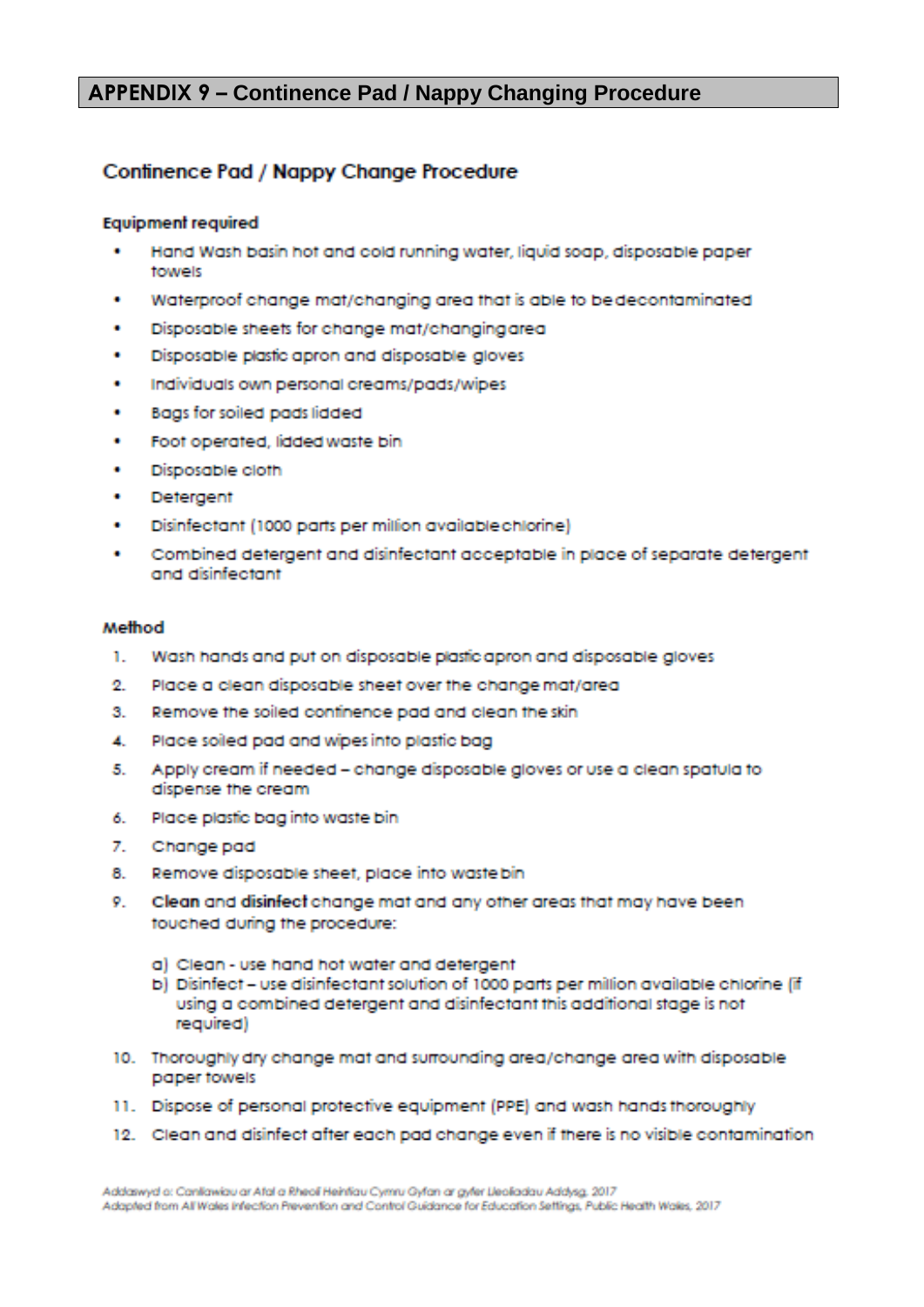#### **APPENDIX 10 – changing procedure**

#### **2. Assisting a learner to change his / her clothes:**

On occasions an individual child may require some assistance with changing if, for example, he/she has an accident at the toilet, gets wet outside, or has vomit on his / her clothes etc. This is more common in Foundation Phase classes.

- A Risk Assessment should determine if one or two members of staff (or more) are required (**appendix 7**). This should be included in the Toileting Plan (**appendix 6**).
- Staff will always encourage children to attempt undressing and dressing unaided. However, if assistance is required this will be given (e.g. to take off their socks, pull shirt over their head).
- Staff will always ensure that the child has the opportunity to change in private, unless the child is in such distress that it is not possible to do so.
- Parents will be informed if the child becomes distressed.

#### **3. Changing a learner who has soiled him/herself:**

- Staff will always wear PPE.
- The staff will ensure the child is happy with who is changing him / her.
- The child will be given the opportunity to change his / her underwear in private and carry out this process themselves.
- Staff will not assist in the wiping or intimate procedures, only provide support, reassurance and resources to the child.
- There will have a supply of wipes, clean underwear and spare uniform at the school should the child not have their own change of clothes.
- Staff who have assisted a pupil with intimate care will complete **appendix 2**.
- The staff will be responsive to any distress shown.
- Staff will seal any soiled clothing in a plastic bag and store in a sealed lidded container (tub) for collection by parents / carers.

#### **Assisting a child who requires additional support due to medical or disability need**

Learners with healthcare/disability needs may require assistance with invasive or noninvasive medical procedures such as the administration of rectal medication, managing catheters or colostomy bags. These procedures will be discussed with parents/carers, documented in their individual health care plan or IEP and will only be carried out by staff who have been trained to do so. It is particularly important that staff should follow appropriate infection control guidelines and ensure that any medical items are disposed of correctly.

#### **Equipment required**

- Hand wash basin, hot and cold running water, liquid soap, disposable paper towels
- Waterproof change mat
- Disposable sheet (paper blue roll) for change mat / changing area
- Disposable apron and gloves (PPE)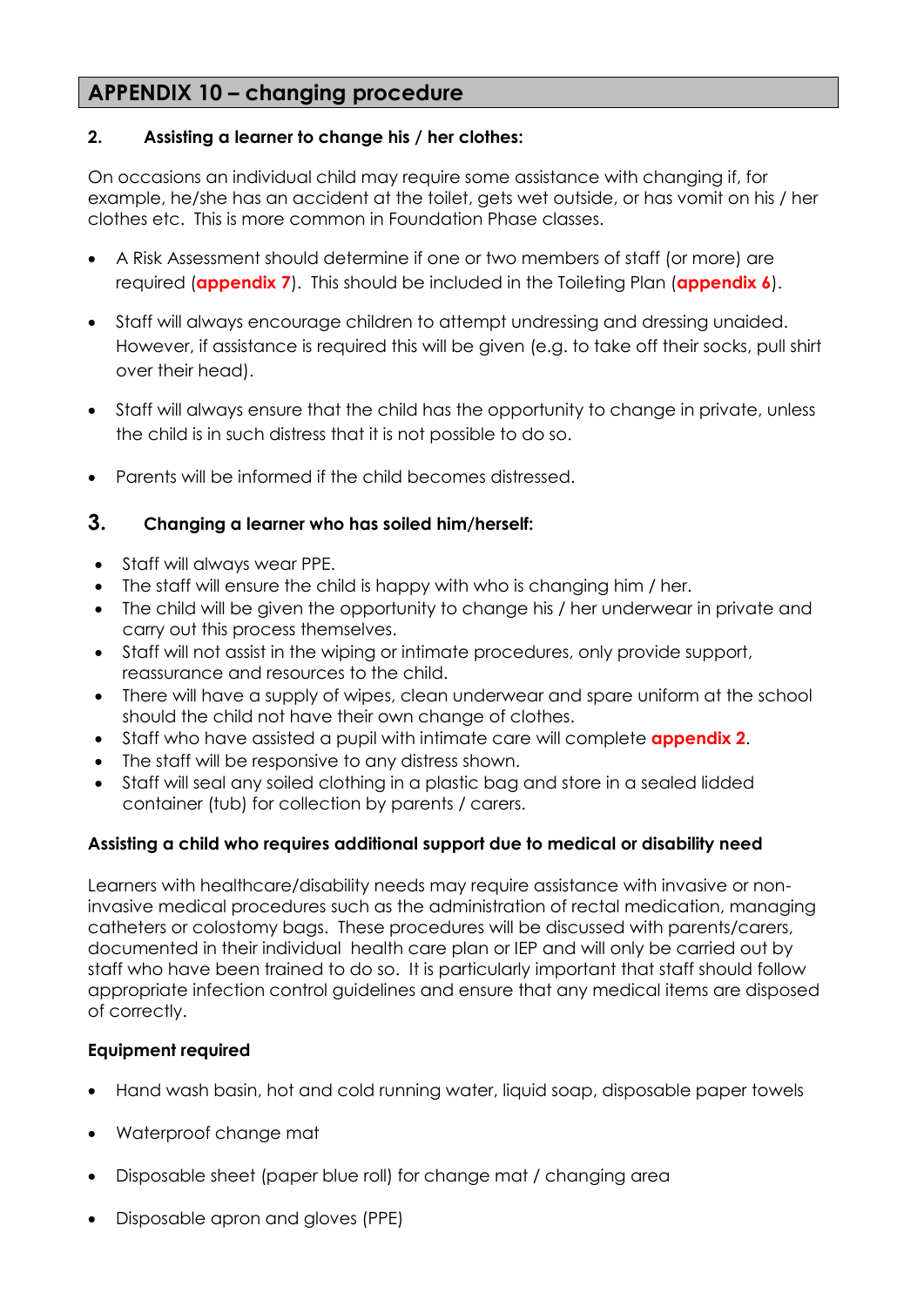- Child's own personal cream / nappies / pull ups / wipes
- Nappy bags for soiled nappies / pullups / Sealed plastic bags for soiled clothing
- Lidded foot operated waste bin
- Disposable cloths
- Detergent
- Disinfectant (1000 parts per million available chlorine) [Combined detergent and disinfectant acceptable in place of separate detergent and disinfectant]

#### **Procedure**

1. Wash hands and put on disposable apron and gloves (PPE)

2. If change mat is required, place a clean disposable sheet over the change mat (e.g. paper blue roll)

3. Remove the soiled nappy / pull up / clothing and clean the child with wet wipes or equivalent (preferred method to be clarified in IHP or Intimate Care Agreement)

4. Place soiled nappy / pull up and used baby wipes into nappy bag / or place soiled clothing in sealed plastic bag and used wet wipes into separate nappy bag for disposal in agreed bin

5. Apply cream (if agreed in Intimate care Agreement / IHP) – change gloves or use a clean spatula to dispense the cream

6. Place nappy sack containing soiled nappy or pullup in agreed bin **OR**

Place nappy sack containing soiled clothing in designated sealed lidded container / tub (you may need to label the clothing if there is more than one item)

- 7. Replace with clean nappy / pull up / clothing
- **8.** Remove disposable sheet, place into agreed bin
- 9. **Clean** and **disinfect** change mat and any other areas that may have been touched during the change:
	- Clean use warm water and detergent
	- Disinfect use disinfectant solution of 1000 parts per million available chlorine (if using a combined detergent and disinfectant this additional stage is not required)

10. Thoroughly dry the change mat and surrounding area with disposable paper towels

11.Dispose of PPE and wash hands thoroughly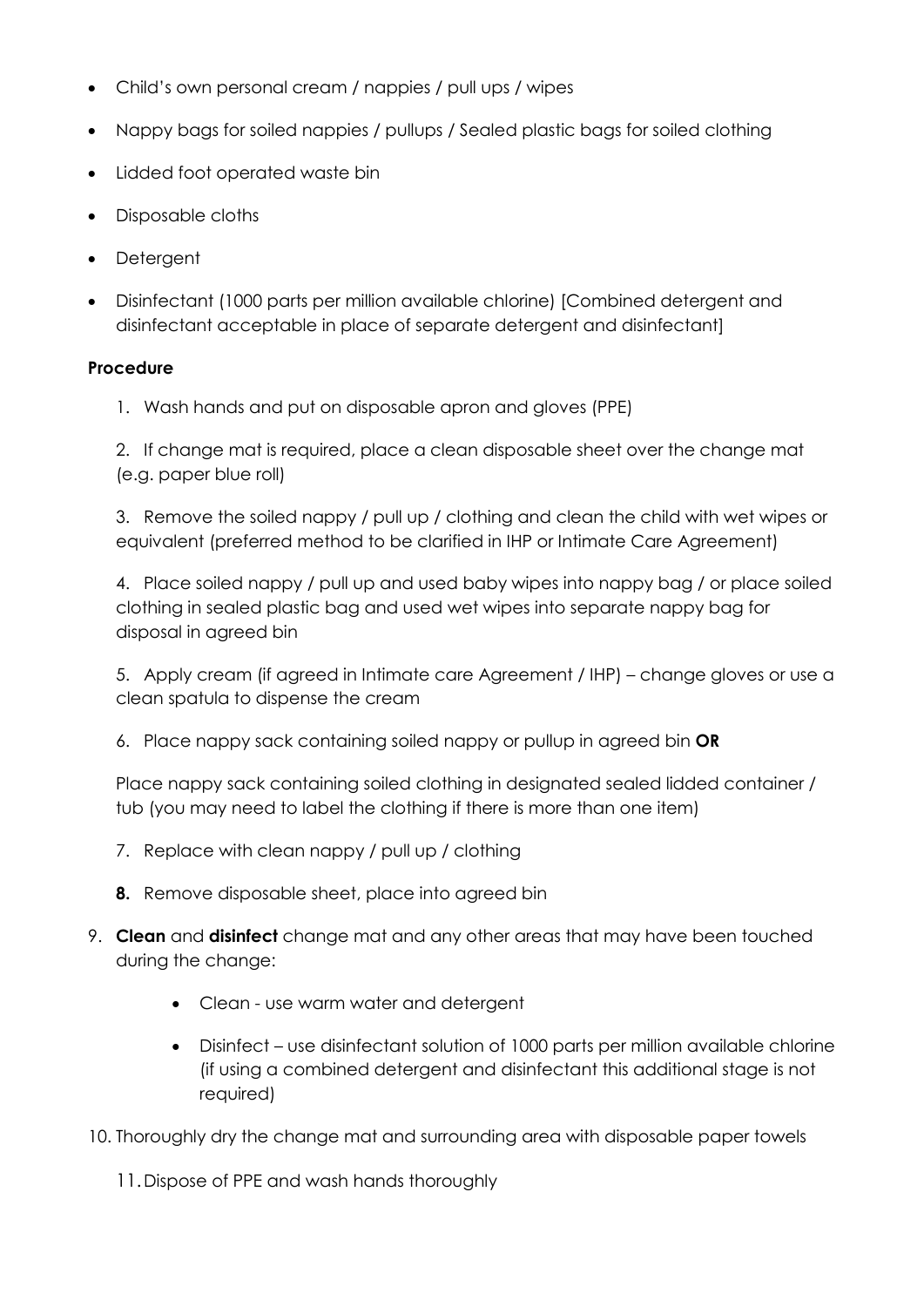*Adapted from:-Public Health Wales: Infection Prevention and Control for Childcare Settings (0-5 years) (2014)*